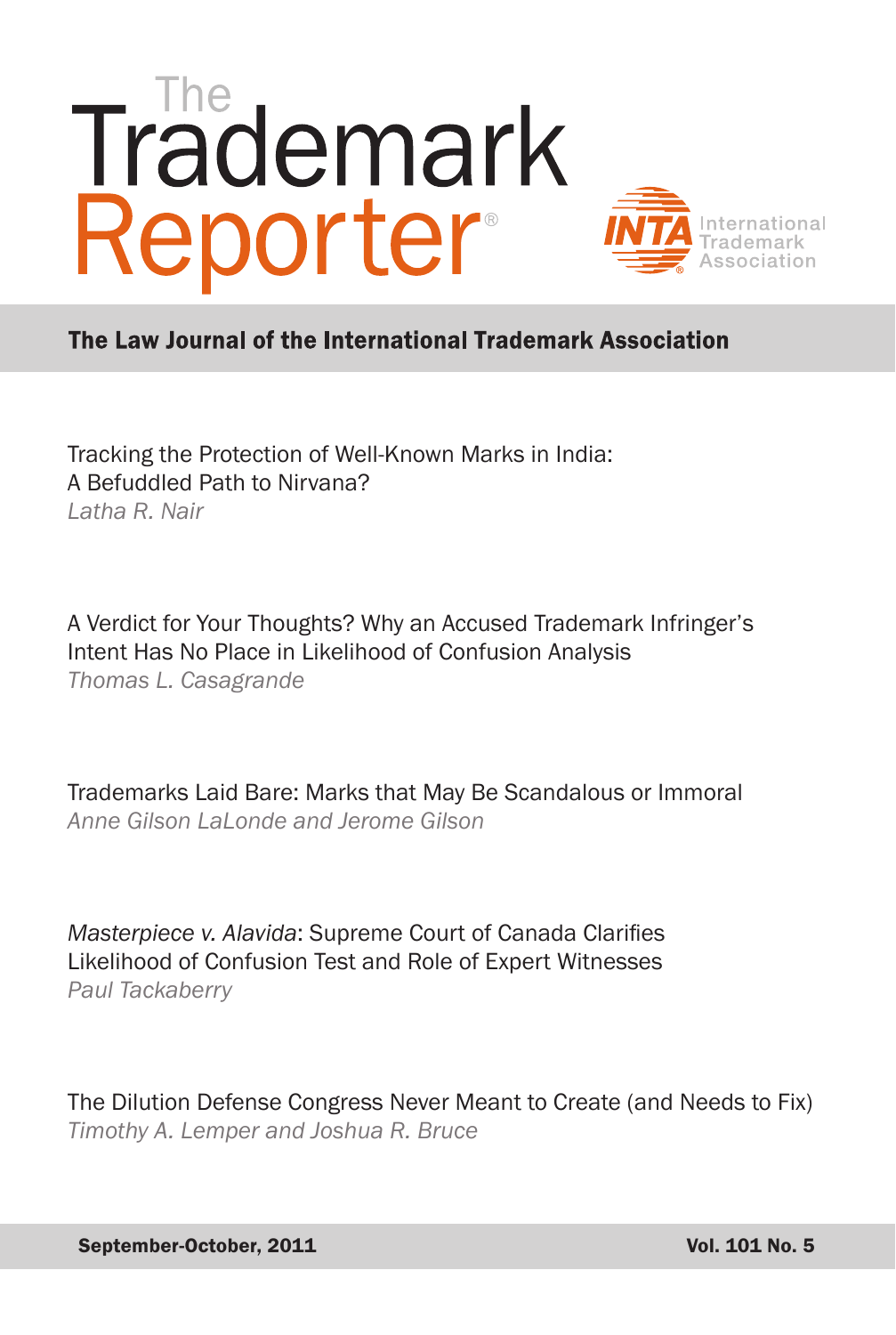# **A VERDICT FOR YOUR THOUGHTS? WHY AN ACCUSED TRADEMARK INFRINGER'S INTENT HAS NO PLACE IN LIKELIHOOD OF CONFUSION ANALYSIS**

#### *By Thomas L. Casagrande*<sup>∗</sup>

#### **I. INTRODUCTION**

As any U.S. trademark lawyer knows, an accused infringer's "intent" in adopting the accused mark plays a central role in determining trademark infringement. Since the dawn of trademark law, an accused's intent has been the subject of scrutiny. It is at center stage in each of the infringement tests used by every court in America. And when a trademark owner's lawyers get a whiff of wrongful intent, intent frequently becomes the "sexiest" issue in a case where the other facts consist of a couple of labels and dry testimony about who sells what products, at what prices, through which stores, to which customers. Did the defendant want to trick unsuspecting consumers? How blatant or subtle was he trying to be? How flimsy were the defendant's attempts to explain it away or make excuses for it? *These* are the issues that engage judges and juries.

But other than its emotional gravitational pull, what does intent really bring to the table? By definition, infringement occurs when *consumers* are likely to be confused by what they encounter in the marketplace. But an accused *infringer's* intent is not present in the marketplace; it is present only in his mind.

This article explores whether intent *should* play any role in determining infringement, that is, whether a defendant's intent to deceive consumers makes it more likely, from an empirical standpoint, that such consumers will actually be deceived. The author concludes that intent should be excised from the confusion analysis. Part II summarizes the current role of intent in determining likelihood of confusion—which is that every federal court, to varying degrees, considers it relevant—and describes how U.S. law got to this point. Part III discusses why an accused infringer's intent does not shed light on the crucial issue of whether confusion is likely among consumers, suggests that trademark law is anomalous in its continued regard of intent evidence as relevant and that evidence of intent is both irrelevant

<sup>∗</sup> Attorney, Locke Lord Bissell & Liddell LLP, Houston, TX, Associate Member, International Trademark Association. The views expressed in this article are Mr. Casagrande's personal views and do not purport to reflect the views of his law firm or any of his firm's clients or attorneys.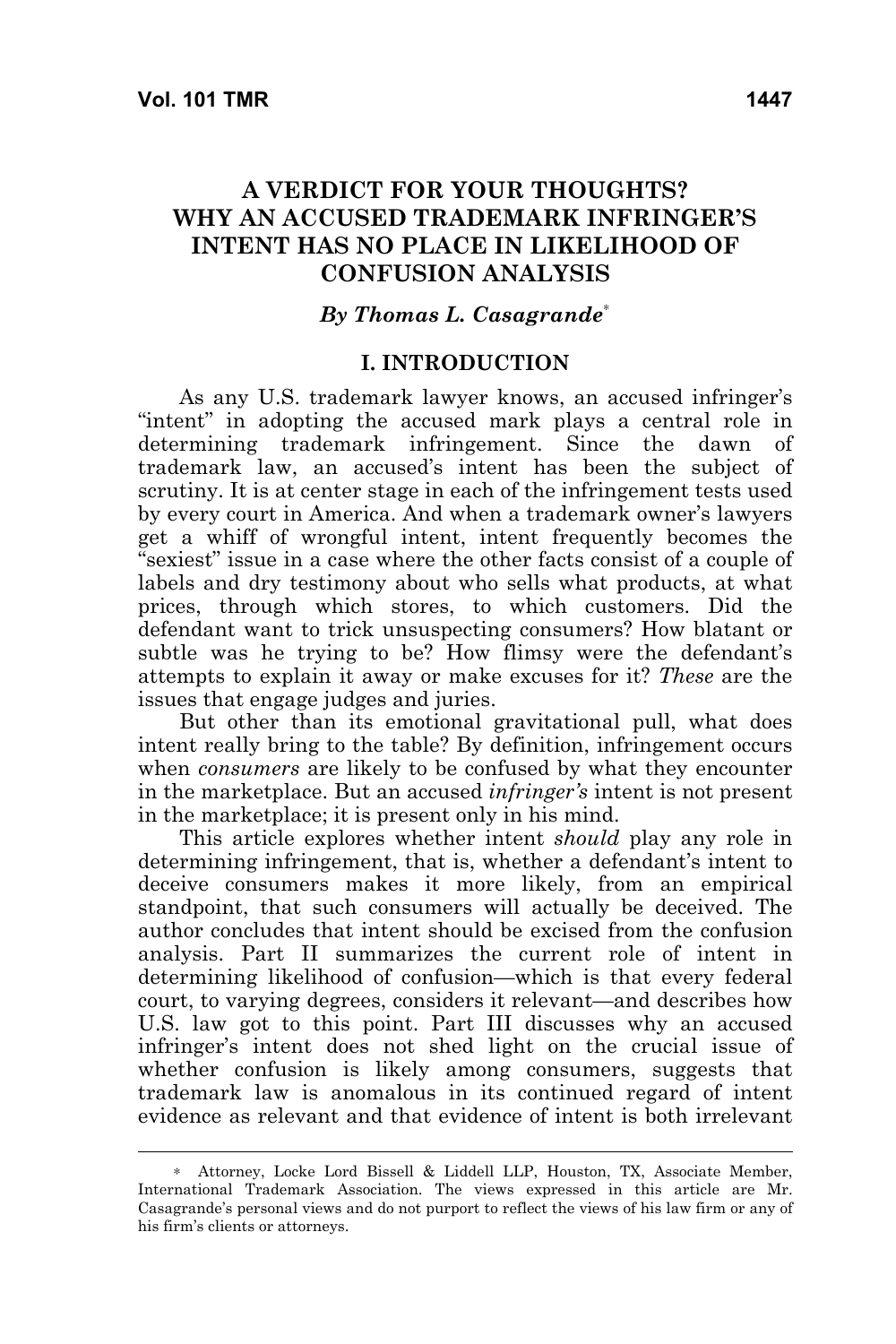and highly prejudicial, thus running afoul of basic evidentiary principles. Part IV identifies some of the practical effects of intent's current role in determining infringement under U.S. law. Part V proposes the elimination of intent as a factor to be considered in determining likelihood of confusion. It also discusses the practical issues surrounding implementation of that proposal, advocates restricting any discussion of intent to the judge-directed equitable issues (largely concerning remedies) that may arise, and proposes dealing with such issues, if implicated, only after liability is determined.

# **II. THE CURRENT STATUS OF INTENT IN THE INFRINGEMENT INQUIRY AND HOW IT GOT THERE**

#### *A. Current State of U.S. Law*

The Lanham Act prohibits a second-comer's use of a trademark that is "likely to cause confusion, or to cause mistake, or to deceive" as to the origin of a good or service, or as to the association, sponsorship, or other affiliation between the secondcomer (or its goods and services) and the senior trademark owner (or its good and services).1 To determine whether confusion is likely, every one of the regional circuit courts refers to a list of several factors. Although not identical, the circuits' tests all include assessment of the similarity between the marks, the goods and services on or in connection with which they are used, the strength and distinctiveness of the senior user's mark, the ways the parties market their respective goods and services, the parties' targeted customers, and whether any identifiable confusion has already occurred.2 Further—and more pertinent to this article—

 <sup>1.</sup> *See* 15 U.S.C. § 1114(1) (prohibiting infringement of registered marks); 15 U.S.C.  $§$  1125(a)(1)(A) (encompassing any false designation of origin, including infringement of unregistered marks).

 <sup>2.</sup> *See, e.g.*, Visible Sys. Corp. v. Unisys Corp., 551 F.3d 65, 73 (1st Cir. 2008); Playtex Prods., Inc. v. Ga.-Pac. Corp., 390 F.3d 158, 162 (2d Cir. 2004); Freedom Card, Inc. v. JPMorgan Chase & Co., 432 F.3d 463, 470-71 (3d Cir. 2005); George & Co. LLC v. Imagination Entm't, Ltd., 575 F.3d 383, 393 (4th Cir. 2009); Xtreme Lashes LLC v. Xtended Beauty Inc., 576 F.3d 221, 226-27 (5th Cir. 2009); Hensley Mfg., Inc. v. ProPride, Inc., 579 F.3d 603, 610 (6th Cir. 2009); AutoZone, Inc. v. Strick, 543 F.3d 923, 929 (7th Cir. 2008); Ga.-Pac. Consumer Prods. LP v. Myers Supply, Inc., 621 F.3d 771, 775 (8th Cir. 2010); Fortune Dynamic, Inc. v. Victoria's Secret Stores Brand Mgmt., Inc., 618 F.3d 1025, 1030 (9th Cir. 2010); The John Allan Co. v. The Craig Allen Co*.*, 540 F.3d 1133, 1138 (10th Cir. 2008); Caliber Auto. Liquidators, Inc. v. Premier Chrysler, Jeep, Dodge, LLC, 605 F.3d 931, 934-35 (11th Cir. 2010).

The D.C. Circuit has not yet had a case where it found it necessary to adopt (or reject) a multifactor likelihood of confusion test. The Federal Circuit does not apply its own precedents to infringement claims within its appellate jurisdiction, but rather the law of the regional circuit encompassing the district court from which the appeal was taken. *See, e.g.*, Vita-Mix Corp. v. Basic Holding, Inc., 581 F.3d 1317, 1329 (Fed. Cir. 2009). The Federal Circuit, however, also possesses appellate jurisdiction over direct appeals of trademark registration disputes, *see* 15 U.S.C. § 1071(a), and, as to those disputes that concern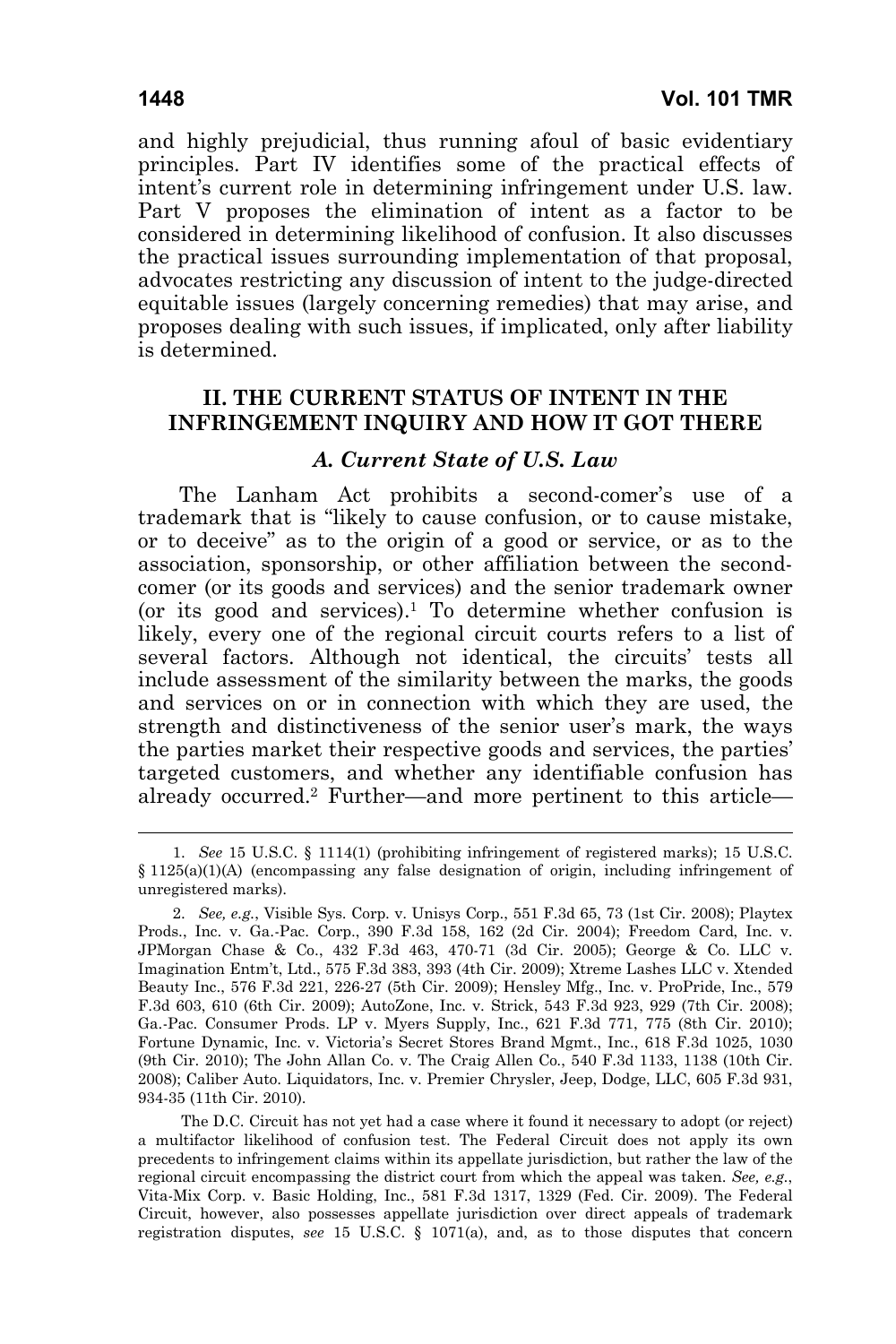$\overline{a}$ 

every federal circuit considers a defendant's "intent" in adopting the accused mark to be relevant to the determination of whether use of that mark in the marketplace will likely cause consumer confusion.3

# *B. How Intent Became Part of the "Likelihood of Confusion" Inquiry*

Intent's current role in the "likelihood of confusion" inquiry may be seen as a vestige of its role as an element in the common law forerunner to the modern version of the tort of trademark infringement. The Restatement (Third) of Unfair Competition and commentators agree that United States trademark law has its origins in the English common law cause of action for deceit.4 Intent to deceive was required for liability to attach.<sup>5</sup> In 1837 the first American court adopted this cause of action,<sup>6</sup> and, based as it was on English common law developments, early American common law similarly required proof of intent to be held liable for deceit.7 It has been noted that cases decided during this early

likelihood of confusion, it applies a multifactor test. *See, e.g.*, Shen Mfg. Co. v. The Ritz Hotel, Ltd., 393 F.3d 1238, 1241 (Fed. Cir. 2004).

The Supreme Court has never addressed or endorsed any particular test for determining likelihood of confusion. Perhaps the closest it has come was in *McLean v. Fleming*, 96 U.S. (6 Otto) 245 (1877), one of the first trademark cases it ever decided. In *McLean*, the Supreme Court adopted the likely confusion standard, holding that infringement occurs when "ordinary purchasers" exercising "ordinary caution" are likely to be misled. *See id.* at 251; *see also id.* at 253, 255, 256. But the Court did not set forth any "test" for determining whether such likelihood exists in such cases generally.

 3. See all of the regional circuit decisions cited *supra* note 2, para. 1. The Federal Circuit and its predecessor court have also indicated that intent is relevant to likelihood of confusion in administrative trademark registration disputes. *See, e.g.*, Univ. of Notre Dame Du Lac v. J.C. Gourmet Food Imports Co., 703 F.2d 1372, 1374 (Fed. Cir. 1983) (characterizing intent as "being pertinent to a determination of likelihood of confusion"); Dan Robbins & Assocs., Inc. v. Questor Corp., 599 F.2d 1009, 1013 (C.C.P.A. 1979). Even the D.C. Circuit, which has not yet adopted any multifactor confusion standard, has indicated that, in at least those trademark cases that involve alleged attempts to "pass off" one entity as another, the second-comer's intent is relevant. *See* Blinded Veterans Ass'n v. Blinded Am. Veterans Found., 872 F.2d 1035, 1045-46 (D.C. Cir. 1989).

 4. *See, e.g.*, Daniel M. McClure, *Trademarks and Unfair Competition: A Critical History of Legal Thought*, 69 TMR 305, 311 (1979); Beverly W. Pattishall, *The Impact of Intent in Trade Identity Cases*, 60 TMR 575, 576 (1970); Grover C. Grismore, *Fraudulent Intent in Trade Mark Cases*, 27 Mich. L. Rev. 857, 858 (1929); Frank I. Schechter, *The Rational Basis of Trademark Protection*, 40 Harv. L. Rev. 813, 819 (1926); Edward S. Rogers, *Comments on the Modern Law of Unfair Trade*, 3 Ill. L. Rev. 551, 552 (1909); Restatement (Third) of Unfair Competition § 4, cmt. d; *id.* § 9, cmt. d. [hereinafter Restatement].

 5. McClure, *supra* note 4, at 312; Pattishall, *supra* note 4, at 576; Rogers, *supra* note 4, at 552; *see also* 4 J. Thomas McCarthy, McCarthy on Trademarks and Unfair Competition, § 23:104 (4th ed. 2010).

6. McClure, *supra* note 4, at 314.

 7. McClure, *supra* note 4, at 314; Pattishall, *supra* note 4, at 576; Restatement, *supra* note 4, § 9, cmt. d.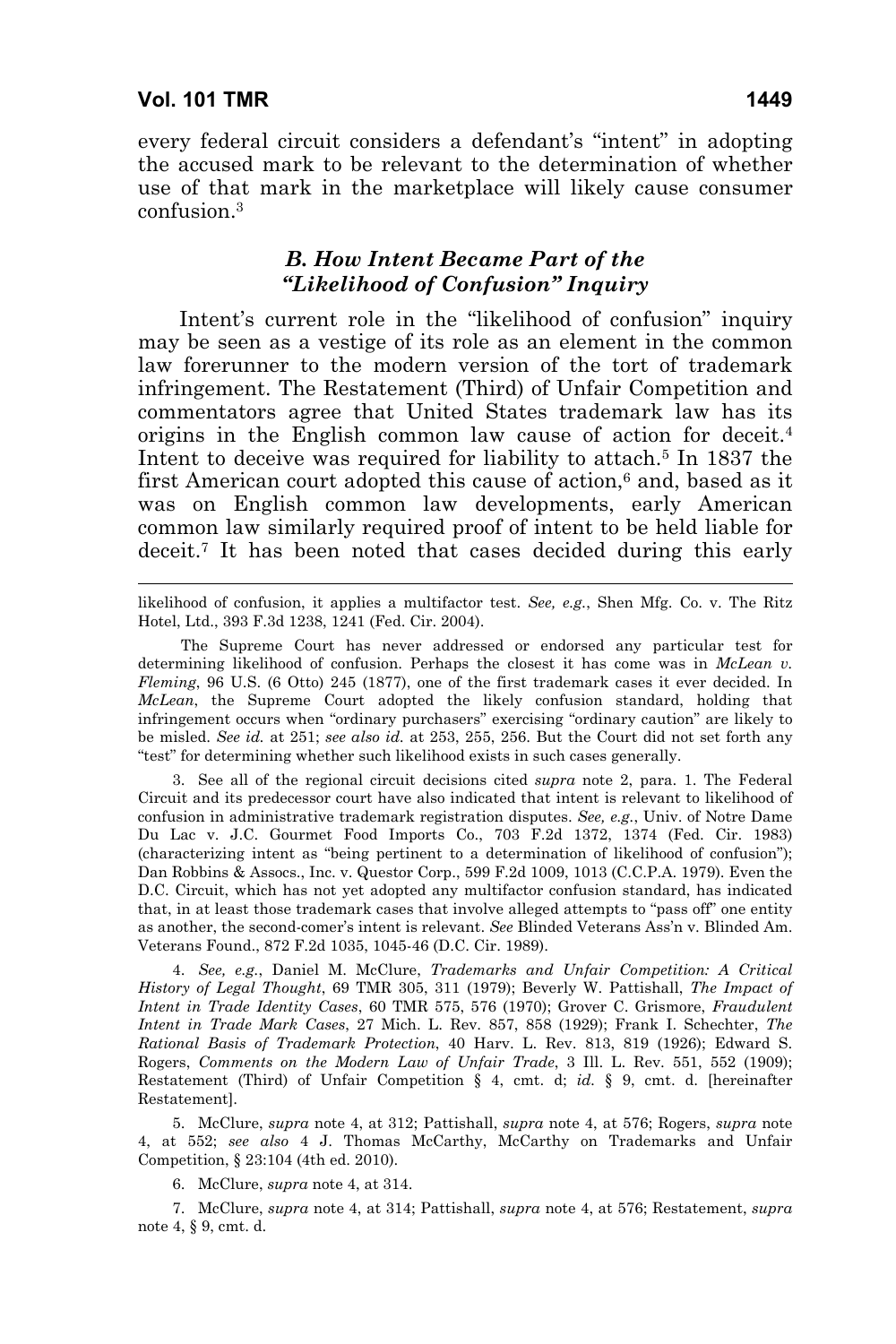period in American trademark law's development "emphasized the character of the defendant's conduct rather than the nature of the plaintiff's rights in the mark"8 or the injuriousness of the defendant's acts to the plaintiff's property rights in the mark.

In the latter half of the 19th century, however, courts began to pay more attention to the nature of the plaintiff's right than to the morality of the defendant's actions.<sup>9</sup> During this period—which has been called the "formalist" period of American trademark law development<sup>10</sup>—two distinct causes of action developed.<sup>11</sup> The first, which was closely related to the common law cause of action for deceit, was called "unfair competition" or "passing off,"12 and it generally concerned allegations of confusion caused by designations that were not technically trademarks because they were not considered distinctive enough.13 These included surnames, geographic and other descriptive designations, and trade dress.14 The second type of action was for trademark infringement, and this cause of action was limited to "technical trademarks," that is, fanciful or arbitrary marks.15 Both, however, concerned use of designations alleged to be likely to confuse or deceive consumers.16

In cases of technical trademark infringement, courts stopped requiring proof of wrongful intent, either because they believed it was immaterial or because, in the case of technical trademarks, they could conclusively "presume" the existence of intent.17 In

- 9. *See, e.g.*, Pattishall, *supra* note 4, at 577; Restatement, *supra* note 4, § 4 cmt. d.
- 10. *See* McClure, *supra* note 4, at 316-20.
- 11. *See id.* at 316.

 12. *See, e.g.*, Beverly W. Pattishall, *Two Hundred Years of American Trademark Law*, 68 TMR 121, 132-33, n.62 (1978).

 13. *See* McClure, *supra* note 4, at 316; Restatement, *supra* note 4, § 9 cmt. d; *see also* Wallace R. Lane, *Development of Secondary Rights in Trade Mark Cases*, 18 Yale L.J. 571, 573-74 (1908); Mark P. McKenna, *The Normative Foundations of Trademark Law*, 82 Notre Dame L. Rev. 1839, 1862 (2007).

14. *See, e.g.*, McClure, *supra* note 4, at 316; Lane, *supra* note 13, at 573.

 15. *See, e.g.*, McClure, *supra* note 4, at 316; *see also* Lane, *supra* note 13, at 573; Julius R. Lunsford, Jr., *Trade-Marks and Unfair Competition—The Demise of* Erie v. Tompkins*?*, 40 TMR 169, 175-76 (1950).

 16. *See, e.g.*, Hanover Star Milling Co. v. Metcalf, 240 U.S. 403, 412-13, 36 S. Ct. 357, 360 (1916) ("The essence of the wrong consists in the sale of the goods of one manufacturer or vendor for those of another. This essential element is the same in trademark cases as in cases of unfair competition unaccompanied with trademark infringement.").

 17. *See* Milton Handler and Charles Pickett, *Trade-Marks and Trade Names—An Analysis and Synthesis: I*, 30 Colum. L. Rev. 168, 169 (1930) ("A trade-mark will be protected even against innocent infringement; a trade name, only against fraudulent simulation."); 4 McCarthy, *supra* note 5, § 23:105; *cf.* E.R. Coffin, *Fraud in Unfair Competition*, 16 Harv. L. Rev. 272, 279-80 (1902) (pointing out that, at that time, English courts did not require a showing of fraudulent intent, but American courts tended to say it was conclusively presumed). Some have opined that the reason underlying the rejection of intent as a required element in technical trademark cases was that technical trademarks

 <sup>8.</sup> Restatement, *supra* note 4, § 9 cmt. d.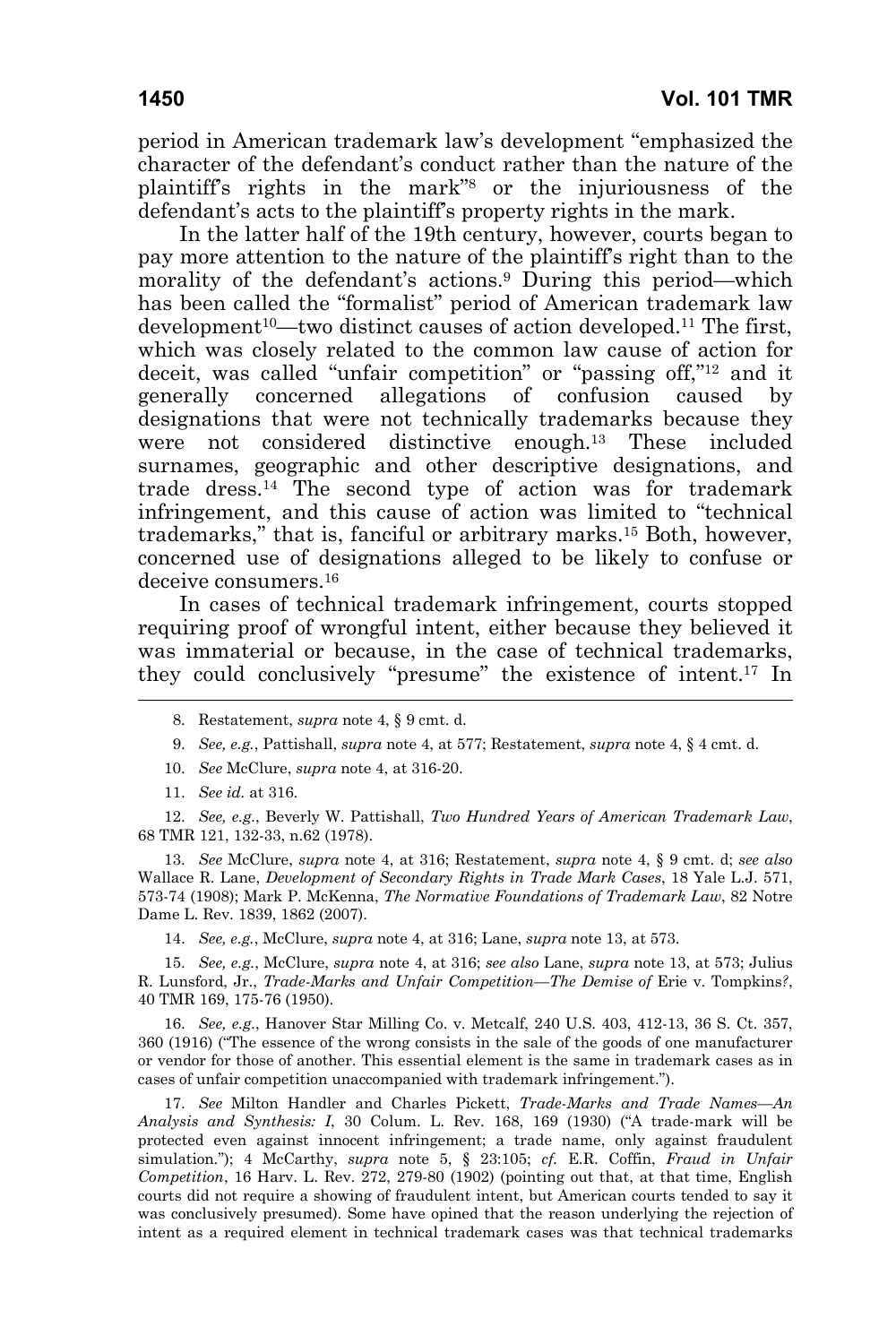contrast, courts initially continued to require a showing of intent to deceive to prevail in an unfair competition or passing-off action.18 By the middle of the 20th century, however, courts faced with unfair competition claims generally focused more on the defendant's actions and their effects on consumers than the defendant's intention itself.19 Thus, by the time of the enactment of the Lanham Act in 1946, courts had uniformly held that wrongful intent was no longer an essential element of causes of action for either trademark infringement or unfair competition.20

The passage of the Lanham Act in 1946 changed the way trade designation infringement claims were classified. Rather than the distinction being between infringement of "technical trademarks" and "trade names," the distinction created by the Lanham Act is between actions for likelihood of confusion with registered marks and those claiming likelihood of confusion with any other type of protectable designation.21 As a consequence, courts nowadays have come to recognize that, in both instances, the inquiry is the same, namely, whether a likelihood of confusion exists, regardless of whether the trademark is a descriptive term that has acquired meaning or is inherently distinctive due to its arbitrary, fanciful, or suggestive nature and regardless of whether the senior mark has been registered.<sup>22</sup>

Thus, the Lanham Act, with its focus on trade usages that are likely to cause consumer confusion as to source, is consistent with the trend of early twentieth century American courts to cease treating fraudulent intent as a necessary element of claims for unfair competition or infringement. Nevertheless, post-Lanham

- 19. *See* Lunsford, *supra* note 15, at 176.
- 20. *See* 4 McCarthy, *supra* note 5, §§ 23:105-23:107.

 21. *See* 15 U.S.C. § 1114(a) (action for likelihood of confusion with a registered trademark), 15 U.S.C. § 1125(a)(1) (action for likelihood of confusion as to source or origin generally).

were a form of property, and thus the right to relief is based not on deceit but on violation of a property right. *See, e.g.*, *id.* at 280 n.1; McClure, *supra* note 4, at 316-17; Grismore, *supra* note 4, at 863-64.

 <sup>18.</sup> McClure, *supra* note 4, at 317; Lane, *supra* note 13, at 576; Rogers, *supra* note 4, at 553; Grafton D. Cushing, *On Certain Cases Analogous to Trade-Marks*, 4 Harv. L. Rev. 322, 324, 332 (1890); *see also* Coffin, *supra* note 17, at 283; Milton Handler and Charles Pickett, *Trade-Marks and Trade Names—An Analysis and Synthesis: II*, 30 Colum. L. Rev. 759, 769 (1930) (in unfair competition cases, fraud "is the essence of the wrong").

 <sup>22.</sup> *See, e.g.*, United States v. Torkington, 812 F.2d 1347, 1354 (11th Cir. 1987) (noting that court had previously used the same likelihood of confusion factors in actions under both civil sections of the Lanham Act); Univ. of Ga. Athletic Ass'n v. Laite, 756 F.2d 1535, 1541- 42 (11th Cir. 1985) (applying same likelihood of confusion multifactor test previously used in § 1114(a) action in § 1125(a)(1) action); Standard & Poor's Corp. v. Commodity Exch., Inc., 683 F.2d 704, 708 (2d Cir. 1982) (same standard applies under § 1114(a) action in § 1125(a)(1) action); *see also* Restatement, *supra* note 4, § 4 cmt. d (under current standards, liability for "passing off" is "determined by an evaluation of the probable consequences of the actor's conduct and does not depend upon the actor's subjective intent").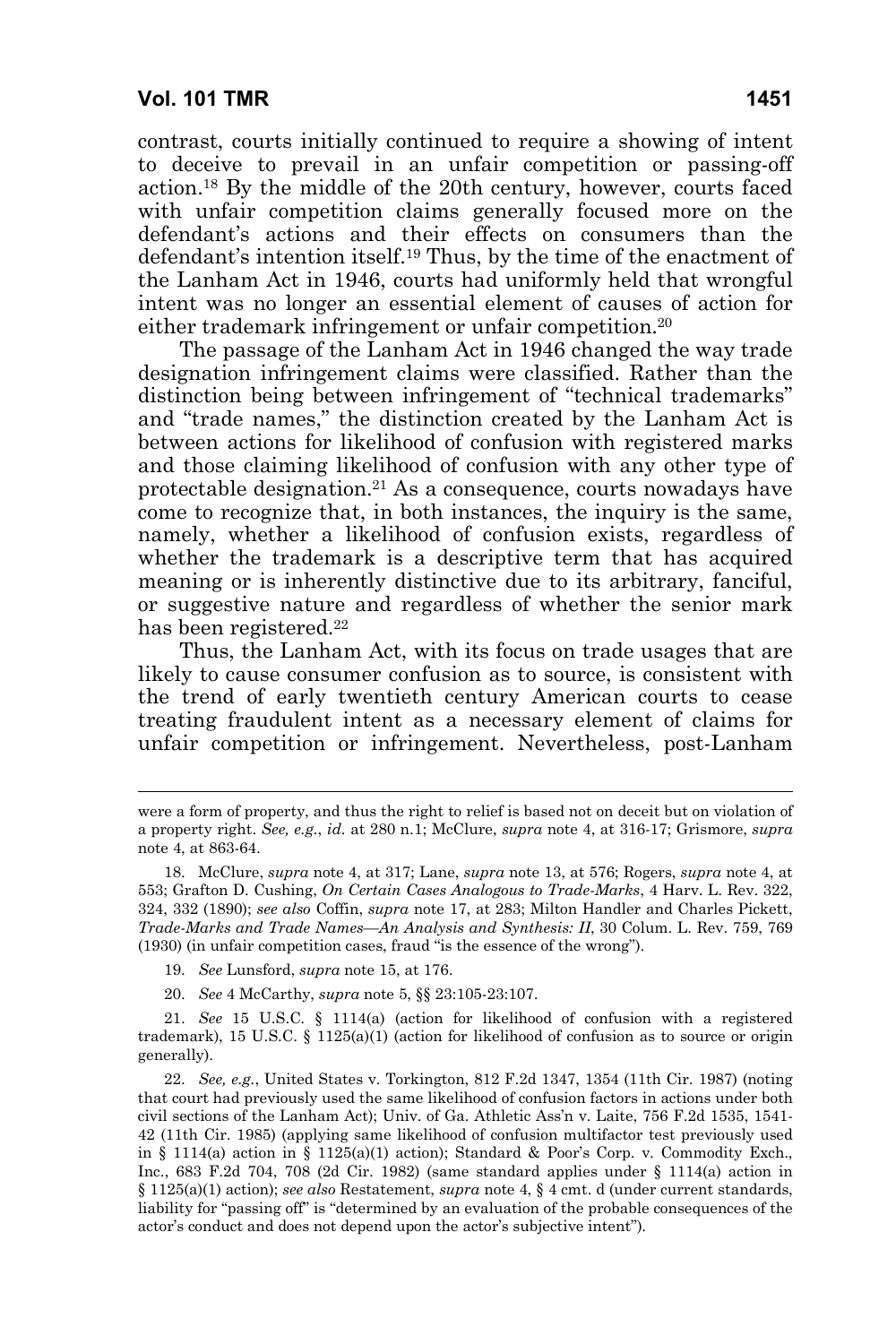Act federal courts have uniformly considered fraudulent intent to be relevant to—even if not a required element for—actions under both substantive sections of the Lanham Act<sup>23</sup> and in administrative trademark registration proceedings.24

Thus, although courts today consistently consider intent relevant to a likelihood of confusion determination, they are not consistent as to *how* intent should inform that determination.25 At one end of the spectrum, several decisions have stated that a finding of culpable intent creates a "presumption" that confusion is likely.26 Other courts hold that intent creates an "inference" that consumers are likely to be confused.27 Still others maintain that a

 24. *See, e.g.*, Univ. of Notre Dame Du Lac v. J.C. Gourmet Food Imps. Co., 703 F.2d 1372, 1374 (Fed. Cir. 1983); Dan Robbins & Assocs., Inc. v. Questor Corp., 599 F.2d 1009, 1013 (C.C.P.A. 1979).

 25. *See* 4 McCarthy, *supra* note 5, § 23:111; Andrew Corydon Finch, Comment, *When Imitation is the Sincerest Form of Flattery: Private Label Products and the Role of Intention in Determining Trade Dress Infringement*, 63 U. Chic. L. Rev. 1243, 1249-62 (1996) (noting the confused state of the law and analyzing the different ways the various circuits treat evidence of bad intent).

 26. At least four circuits (2d, 4th, 9th, and 11th) have used this language. *See, e.g.*, Mobil Oil Corp. v. Pegasus Petroleum Corp., 818 F.2d 254, 258 (2d Cir. 1987) ("Intentional copying gives rise to a presumption of a likelihood of confusion.") (citation omitted); *cf.*  Spring Mills, Inc. v. Ultracashmere House, Ltd., 689 F.2d 1127, 1135-36 (2d Cir. 1982) (calling it a "powerful inference," but treating it as a burden-shifting presumption putting "on the alleged infringer the burden of going forward with proof" that confusion is unlikely) (citation omitted); Osem Food Indus. Ltd. v. Sherwood Foods, Inc., 917 F.2d 161, 165 (4th Cir. 1990) ("from such intentional copying arises a presumption that the newcomer is successful and that there is a likelihood of confusion"); M2 Software, Inc. v. Madacy Entm't, 421 F.3d 1073 (9th Cir. 2005) ("When the alleged infringer knowingly adopts a mark similar to another's, we must presume that the public will be deceived.") (citation omitted); Babbit Elecs., Inc. v. Dynascan Corp., 38 F.3d 1161 (11th Cir. 1994) ("Intent to copy in itself creates a rebuttable presumption of likelihood of confusion.").

 27. Several circuits (5th, 6th, 8th, and 10th) use this formulation, and—interestingly the 9th Circuit has used in some cases despite other cases using the "presumption" formulation. *See, e.g.*, Am. Rice, Inc. v. Producers Rice Mill, Inc., 518 F. 3d 321, 332 (5th Cir. 2008) ("the intent of defendants in adopting (their mark) is a critical factor, since if the mark was adopted with the intent of deriving benefit from the reputation of (the plaintiff,) that fact alone may be sufficient to justify the inference that there is confusing similarity") (citation omitted); Homeowners Grp., Inc. v. Home Mktg. Specialists, Inc., 931 F.2d 1100, 1111 (6th Cir. 1991) ("If a party chooses a mark with the intent of causing confusion, that fact alone may be sufficient to justify an inference of confusing similarity.") (citation omitted); First Brands Corp. v. Fred Meyer, Inc., 809 F.2d 1378, 1385 (9th Cir. 1987) ("Intent of a defendant in adopting his trade dress is a critical factor, since if the trade dress were adopted with the intent of depriving [sic] benefit from the reputation of the plaintiff*,* that fact alone may be sufficient to justify the inference that there is a confusing similarity.") (citation omitted); Beer Nuts, Inc. v. Clover Club Foods Co., 711 F.2d 934, 941

 <sup>23.</sup> *See* decisions cited *supra* note 2, ¶ 1; *but see* Timothy R.M. Bryant, Comment, *Trademark Infringement: The Irrelevance of Evidence of Copying to Secondary Meaning*, 83 Nw. U. L. Rev. 473, 497 (1989) ("[T]he Lanham Act is not concerned with the infringer's intent. Congress focused on the plaintiff's injury when it enacted the Lanham Act to protect the public from deception."); *cf.* John M. Murphy, *The (Unfortunate) Significance of Intent in TTAB Proceedings under Section 2(d) of the Lanham Act*, 34 AIPLA Q.J. 177, 178 (2006) ("Nothing in [Section 2(d) of the Lanham Act, 15 U.S.C. § 1052(d)] requires consideration of a defendant's intent in determining likelihood of confusion.").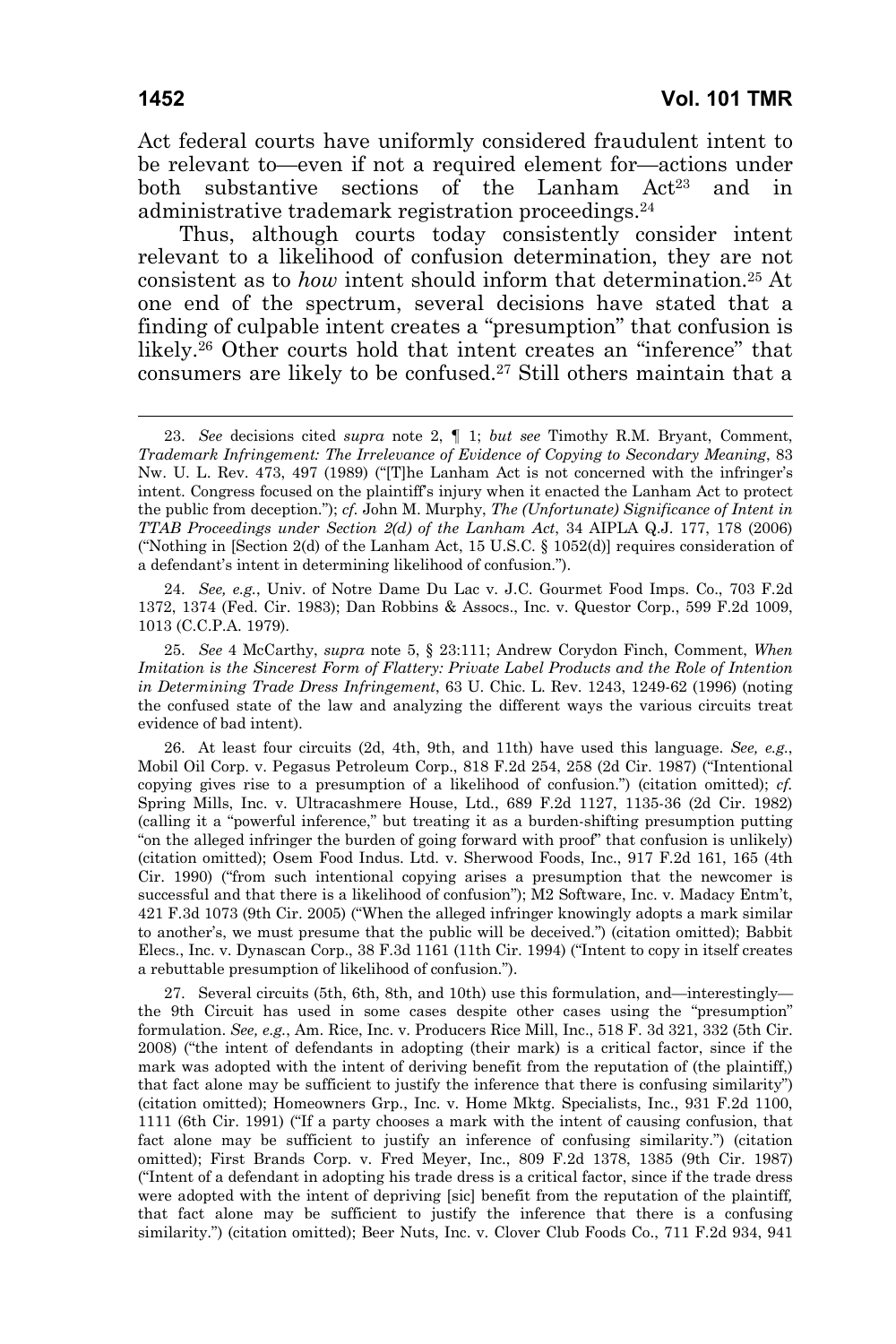$\overline{a}$ 

finding of culpable intent permits a court to "assume" confusion is likely.28 And while still others view it as, in some way, stronger evidence than many other factors,<sup>29</sup> some say it is simply a factor to be considered.30

What is a litigant to make of all these different formulations? The differences among them are very real. For example, a presumption arises automatically and remains unless evidence to the contrary is introduced; it therefore has the effect of shifting the burden of production. The drawing of an inference, on the other hand, is permissive: a fact may or may not be inferred from other facts, as long as the inference is reasonable.31 While the Lanham Act provides for inferences and presumptions with respect to other issues, it does not provide that intent gives rise to a presumption of likelihood of confusion or that intent evidence has any particular evidentiary weight at all.<sup>32</sup>

Regardless of what courts may say about how intent factors into the confusion calculus or the technical legal effect of presumptions and inferences, experienced practitioners are well aware that intent remains one of the most—if not the single

 29. *See, e.g.*, Eli Lilly & Co. v. Natural Answers, Inc., 233 F.3d 456, 465 (7th Cir. 2000) ("[A] defendant's intent is an important factor, and can even be weighed more heavily than other factors.") (citations and internal quotation marks omitted).

 30. *See, e.g.*, Rodeo Collection, Ltd. v. West Seventh, 812 F.2d 1215, 1219 (9th Cir. 1987) ("Evidence of wrongful intent, when present, has some bearing on the likelihood of confusion.").

<sup>(10</sup>th Cir. 1983) ("Intent on the part of the alleged infringer to pass off its goods as the product of another raises an inference of likelihood of confusion") (quoting Squirtco v. Seven-Up Co., 628 F.2d 1086, 1091 (8th Cir. 1980)); *see also* Restatement, *supra* note 4, § 22 ("A likelihood of confusion may be inferred from proof that the actor used a designation resembling another's trademark . . . with the intent to cause confusion or to deceive.").

 <sup>28.</sup> Again, the 9th Circuit, among other circuits, uses this formulation as well. *See, e.g.*, Playboy Enters., Inc. v. Netscape Commc'ns Corp., 354 F.3d 1020 (9th Cir. 2004) ("A defendant's intent to confuse constitutes probative evidence of likely confusion: Courts assume that the defendant's intentions were carried out successfully.") (footnote omitted).

 <sup>31.</sup> *See, e.g.*, First Dakota Nat'l Bank v. St. Paul Fire & Marine Ins., 2 F.3d 801, 813 (8th Cir. 1993) ("A mandatory presumption instructs the jury that it must infer the presumed fact if one party proves certain predicate facts. A permissive inference however permits but does not require the jury to draw a particular conclusion.") (citations omitted); Sewell v. United States, 406 F.2d 1289, 1294 (8th Cir. 1969) ("A 'presumption' and an 'inference' are not the same thing, a presumption being a deduction which the law requires a trier of facts to make, an inference being a deduction which the trier may or may not make, according to his own conclusions; a presumption is mandatory, an inference, permissible.") (citations omitted).

 <sup>32.</sup> *See, e.g.*, 15 U.S.C. § 1052(f) (substantially exclusive use for five consecutive years can constitute "prima facie evidence that the mark has become distinctive" ); 15 U.S.C. § 1115(a) (providing that a registration on the Principal Register is "prima facie" evidence of validity, ownership, and exclusive right to use); 15 U.S.C.  $\S$  1117(e) (providing for a rebuttable presumption of willfulness for purposes of determining relief if the violator knowingly provided false information to a domain name registrar); 15 U.S.C. § 1127 (nonuse for three consecutive years is "prima facie evidence of abandonment").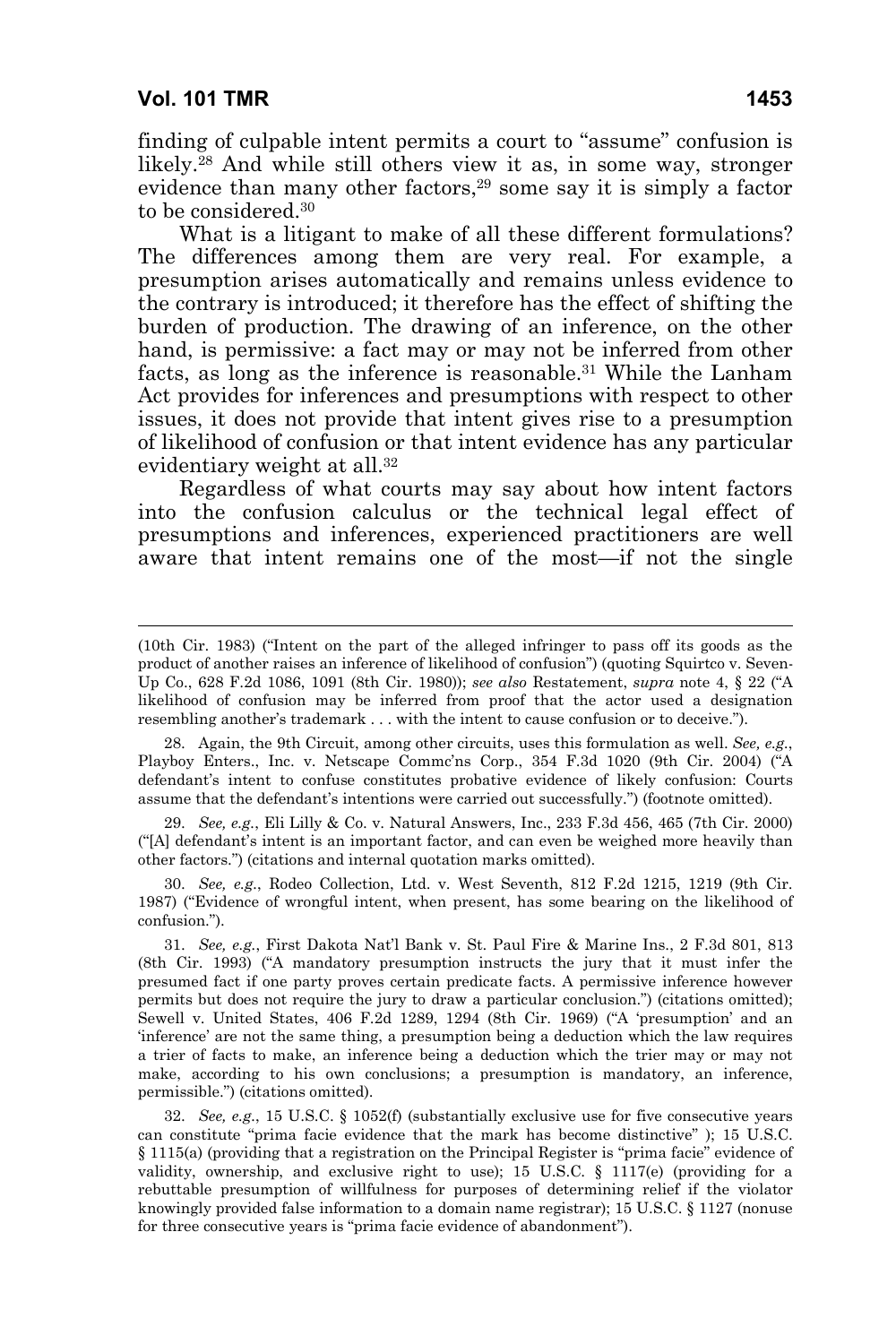most—critical of the confusion factors.33 This article posits that there is no justifiable legal basis for inquiring into a defendant's intent, examines the practical effects of intent remaining a relevant factor, and proposes its elimination from the liability phase of trademark proceedings. Nevertheless, it is useful to ask why intent continues to enrapture judges, juries, and trademark lawyers. Several reasons have been suggested. Some have noted that determining the state of mind of one person (who is frequently a witness in the court proceedings) is easier than determining the state of mind of a hypothetical consumer in a marketplace existing outside the courtroom.34 It has also been suggested that courts are acting on their desire to enforce commercial morality and to punish intentional wrongdoers,35 or that predictability of results is improved when intent is factored in.36 Whether it is because they recognize that having a "bad actor" appeals to judges' and juries' desire to enforce commercial morality and punish intentional wrongdoers or because they know that a showing of wrongful intent can "stampede" other factors against the intentional wrongdoer,<sup>37</sup> trial lawyers love to ferret out, and use at trial with

 34. *See, e.g.*, 4 McCarthy, *supra* note 5, § 23:110; *id*. § 23:124; *see also* Bryant, *supra* note 23, at 497-98 ("Courts may have created this inference because in a judicial setting it is easier to determine the state of mind of one person—the defendant—than of the consumer group as a whole.") (citing McCarthy, *supra* note 5); Murphy, *supra* note 23, at 184 ("The fact that the state of mind of the defendant is easier to discern than the state of mind of the consuming public does not make the defendant's state of mind any more relevant.").

 35. *See, e.g.*, 4 McCarthy, *supra* note 5, § 23:110 ("courts sometimes engage in the traditional rhetoric that accompanies punishing the evildoer"); Pattishall, *supra* note 4, at 579-80, 587 (opining that courts may be motivated to bar any wrongful intent or elevate the prevailing standards of business ethics); Murphy, *supra* note 23, at 184 (suggesting "the desire to do justice, which means, at the most basic level, rewarding the good and punishing the bad").

 <sup>33.</sup> *See, e.g.*, Pattishall, *supra* note 4, at 579 (observing that the best predictor of the outcome of trade identity cases is "not the classic and statutory [question] whether likelihood of confusion is demonstrable, but whether the court may be convinced of the presence of an actual intention to misappropriate"); *id.* at 579-80 (positing that "the crucial and compelling consideration of the courts . . . has not been the conviction with which the statutory . . . test of likelihood of confusion has been proved" but rather "their level of conviction as to the accused party's dubious commercial ethics"). One leading commentator, while acknowledging that wrongful intent may not be required to prove liability for infringement under the Lanham Act, colorfully noted: "But it sure does help!" Siegrun D. Kane, Trademark Law—A Practitioner's Guide § 8:1.3[E] (PLI 5th ed. 2010). While these apparently anecdotal characterizations are consistent with the author's experience and observations, one commentator actually undertook an empirical analysis of the impact that the various likelihood of confusion factors had in federal court trademark infringement cases. He determined not only that there was a strong correlation between a finding of wrongful intent and a conclusion that a defendant infringed, but, more significantly, that a finding of wrongful intent tended, more than any other confusion factor, to drive the courts' analysis *on the other factors* toward a conclusion of infringement, a phenomenon that the author of the article called "stampeding." *See* Barton Beebe, *An Empirical Study of the Multifactor Tests for Trademark Infringement*, 94 Cal. L. Rev. 1581, 1600, 1620-21 (2006).

 <sup>36.</sup> *See* Pattishall, *supra* note 4, at 579-80.

 <sup>37.</sup> *See supra* note 33.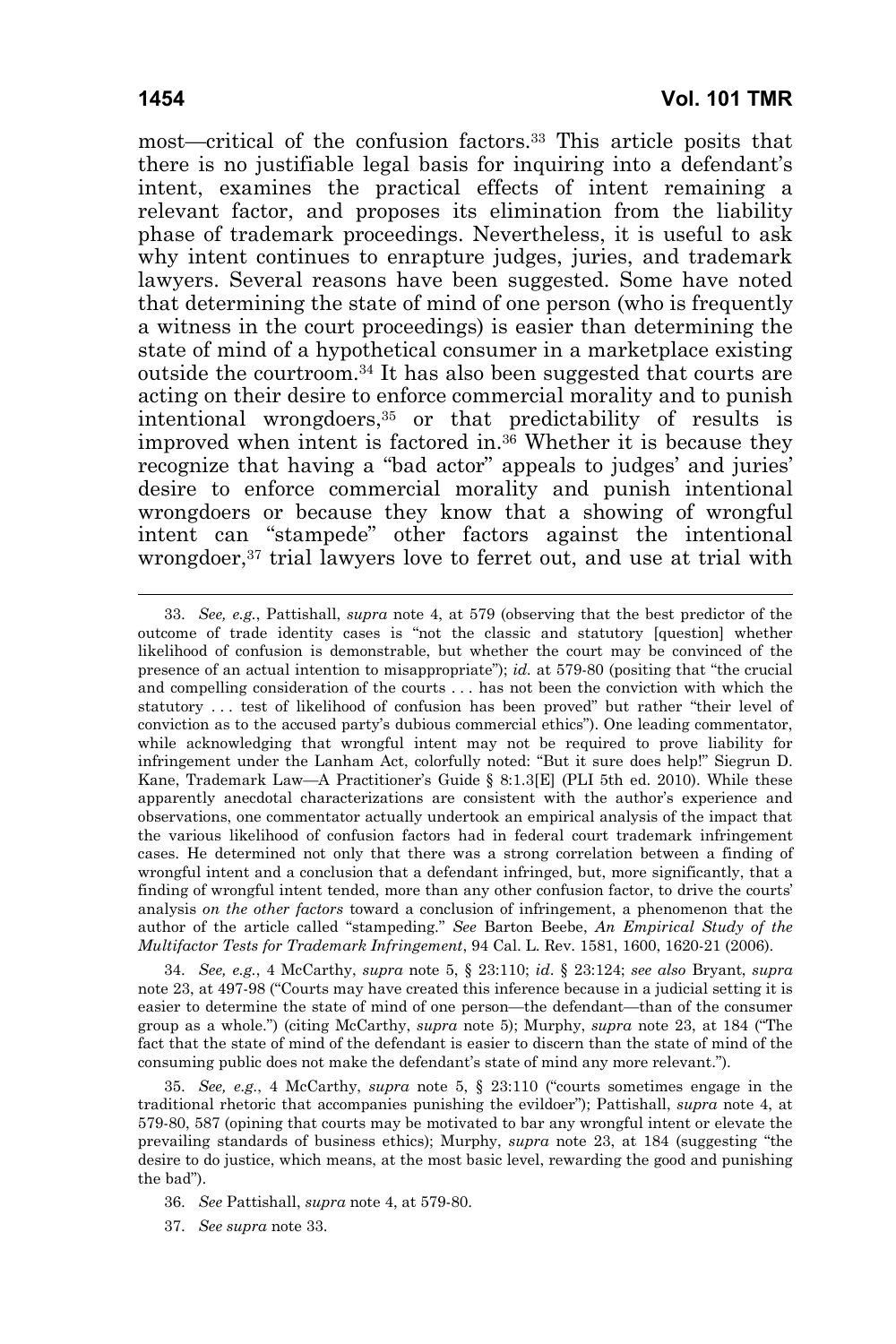dramatic flourish, the opponent's wrongful intent.38 Regardless of these possible justifications or motivations, I posit that evidence of wrongful intent is not helpful to the underlying empirical inquiry, namely, whether consumer confusion is likely.

### **III. THE (IR)RELEVANCE OF INTENT TO THE ISSUE OF LIKELIHOOD OF CONFUSION AND THE (IN)ADMISSIBILITY OF EVIDENCE THEREOF**

# *A. The (Occasionally Admitted) Conceptual Disconnect Between Defendant's Intent and Consumer Reaction*

There is universal agreement that, for infringement to be found, the junior user's accused designation must be shown to cause a likelihood of confusion among consumers or the trade that his business, goods, or services are those of the senior user, or are sponsored by, approved by, or otherwise connected with, the senior user.39 The Restatement's comments explain that likelihood of confusion relates to "the likelihood of a present or future state of mind" among relevant consumers.40 It further states that, in the absence of evidence of actual confusion, "conclusions must instead be drawn about *the understanding of hypothetical purchasers operating in the market context* in which the designations are used."41 Section 21 elaborates that likelihood of confusion "is determined by a consideration of all the circumstances involved in the marketing of the respective goods or services or in the operation of the respective businesses."42 Section 21 thus sets forth a number of "market factors" relevant to consumer perception and therefore likelihood of confusion.43 A comment to that section explains that "any factor likely to influence the impression conveyed to prospective purchasers by the actor's use of the designation is relevant in assessing the likelihood of confusion."44 Another comment explains that "[i]ntent differs, however, from the market factors listed in § 21, which relate to the market context in which the designations are used."45

So what does what does one person's intent in adopting a mark have to do with "the impression conveyed to prospective

- 44. *Id.* § 21 cmt. a.
- 45. *Id.* § 22 cmt. b.

 <sup>38.</sup> *See* Murphy, *supra* note 23, at 184.

 <sup>39.</sup> *See, e.g.*, Restatement, *supra* note 4, § 20.

 <sup>40.</sup> *Id.* § 20, cmt. g.

 <sup>41.</sup> *Id.* (emphasis added).

 <sup>42.</sup> *Id.* § 21; *see also* William E. Gallagher and Ronald C. Goodstein, *Inference Versus Speculation in Trademark Infringement Litigation: Abandoning the Fiction of the Vulcan Mind Meld*, 94 TMR 1229, 1238 (2004).

 <sup>43.</sup> *See* Restatement, *supra* note 4, § 21*.*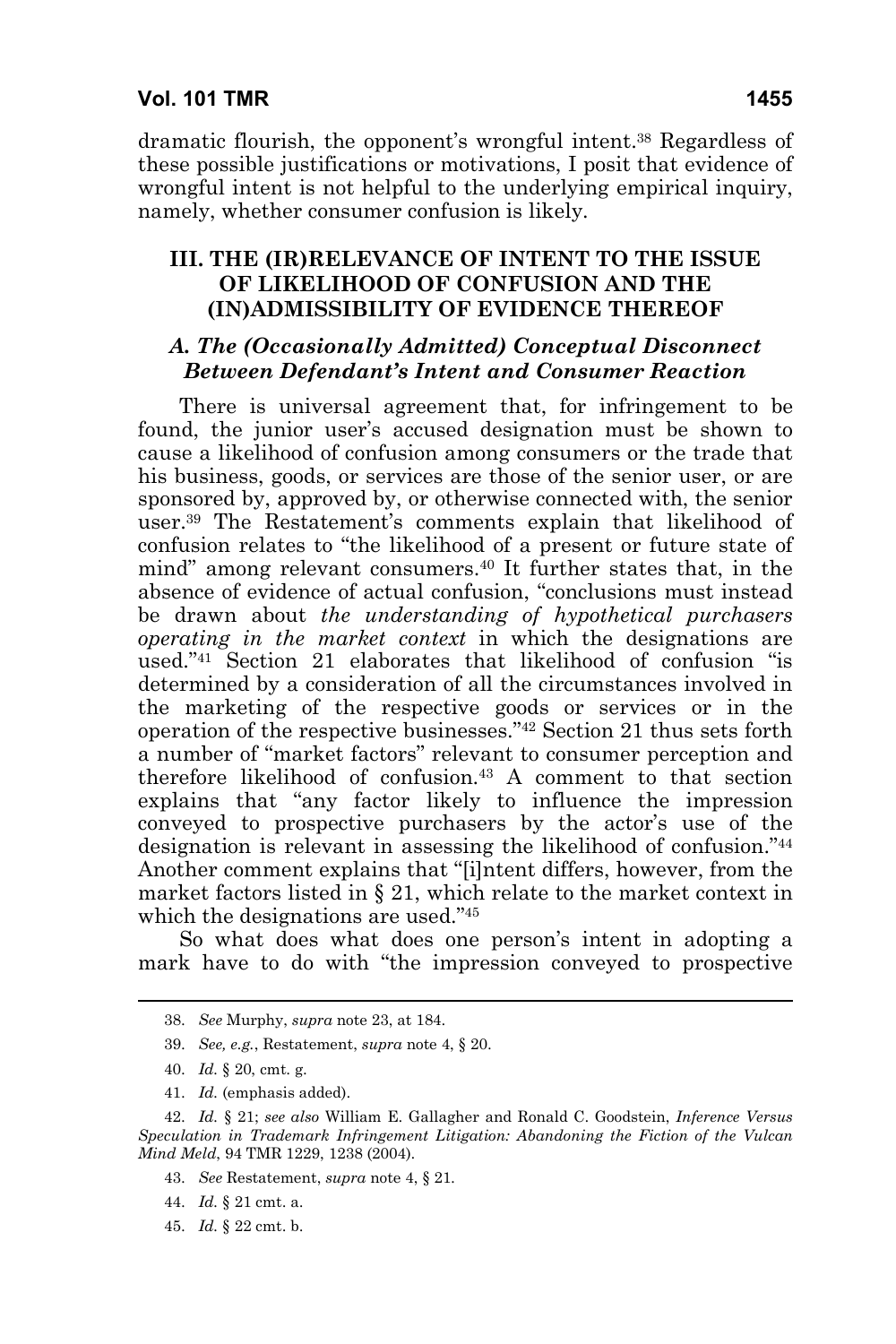purchasers by the actor's use of the designation" or what is going on in the marketplace? The comments to the Restatement are clear—and frank—on this point: *nothing*. They state:

The similarity of the competing marks, the methods by which the goods or services are marketed, the distinctiveness of the prior user's mark, the care likely to be exercised by purchasers, and the relationship of the parties' goods or services all contribute to the manner in which the subsequent user's mark is likely to be perceived by prospective purchasers. *The subsequent user's intent, on the other hand, does not itself affect the impression created by the use of the designation since the user's intent is generally unknown to prospective purchasers*.46

Other comments repeat this concept, acknowledging that "the actor's intent does not affect the perceptions of prospective purchasers."47

It is not just the Restatement that has conceded that an accused infringer's intent has no impact on consumer perception. Over the years, more than one court has—in a moment of unguarded clarity—acknowledged the same thing.48 Others have

 <sup>46.</sup> *Id.* § 22 cmt. b (emphasis added); *see also id.* § 20 cmt. c ("The likelihood of confusion standard focuses on the consequences of the defendant's conduct, not on the defendant's motives."); Gallagher & Goodstein, *supra* note 42, at 1266 (treating a defendant's intent as relevant to likelihood of confusion "is curious because the defendant's subjective state of mind is not likely to be known to consumers and, therefore, could have no effect on whether consumers who encounter the defendant's products are likely to be confused").

 <sup>47.</sup> Restatement, *supra* note 4, § 22 cmt. c.

 <sup>48.</sup> *See, e.g.*, Virgin Enters. Ltd. v. Nawab, 335 F.3d 141, 151 (2d Cir. 2003) (Intent is not "of high relevance to the issue of likelihood of confusion. . . . It does not bear directly on whether consumers are likely to be confused."); Chrysler Corp. v. Silva, 118 F.3d 56, 59 n.3 (1st Cir. 1997) ("Strictly, intent, or lack thereof, does not affect the eyes of the viewer. *Proof of bad intent may, psychologically, hurt as an admission*. Proof of good intent does not change appearance.") (citation omitted; emphasis added); Lois Sportswear, U.S.A., Inc. v. Levi Strauss & Co., 799 F.2d 867, 875 (2d Cir. 1986) ("[I]ntent is largely irrelevant in determining if consumers likely will be confused as to source. The history of advertising suggests that consumer reactions usually are unrelated to manufacturer intentions."); *see also* 4 McCarthy, *supra* note 5, § 23:124 ("the focus of the law of trademark and unfair competition is to prevent deception of customers" and *not* "to punish evil motives"); Rogers, *supra* note 4, at 543-44 ("The essence of the wrong is . . . the sale of one man's goods as another's. The existence of these consequences does not necessarily depend upon the question whether fraud or an evil intent does or does not exist. The *quo animo* therefore would seem to be an immaterial inquiry. . . . It seems absurd to hold that one trader who uses a label or name by means of which his goods are sold as another's, fraudulently intending this result, commits an actionable trespass, while another who uses the same label or name with the same result though accidentally or in an honest belief that he has a right, does not. The injury is the same in either case and the remedy ought to be. The better reasoned cases make no distinction and hold the essential thing to be the result of the act and not the purpose which may have induced it.") Perhaps the most memorable statement about the irrelevancy of intent was that of Judge Jerome Frank in an early Lanham Act case: "[O]rdinarily, an intention, no matter how evil, to harm another is a damp squib if the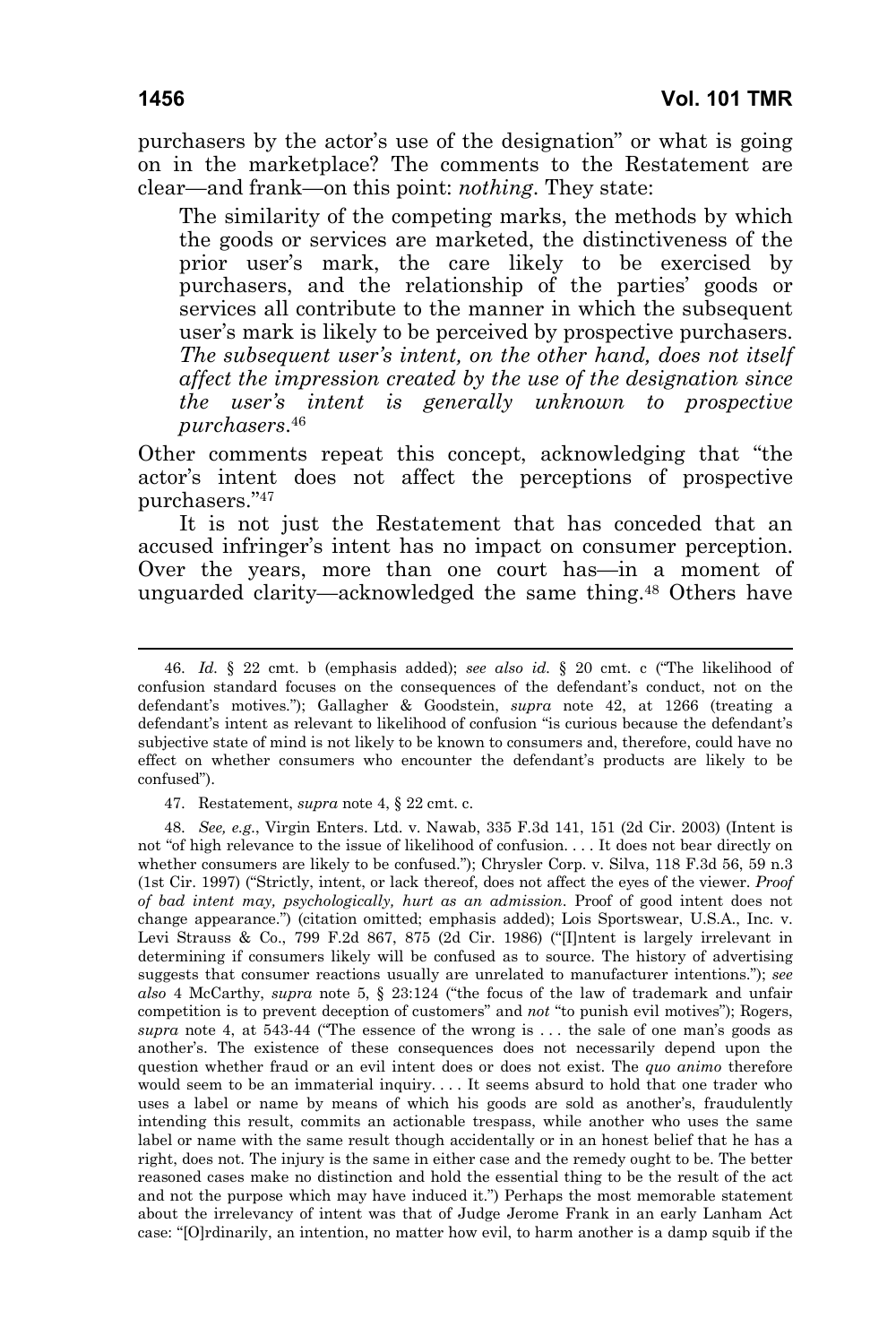-

taken a more waffling position, suggesting that intent is irrelevant in the context of cases where the other (market-based) factors independently support a finding that confusion is likely.49 Several courts have also noted the uncontroversial notion that intent can be relevant to equitable remedies if infringement is found.<sup>50</sup>

Yet Section 22 of the Restatement—like every federal court of appeals—states that a defendant's intent is relevant to the likelihood of confusion inquiry. Moreover, it permits the inference of likely confusion from an accused infringer's use of a similar mark with intent to deceive or confuse, providing that "likelihood of confusion may be inferred from proof that the actor used a designation resembling another's trademark . . . with the intent to cause confusion or to deceive."51 And as noted earlier, several

 49. *See, e.g.*, Taubman Co. v. Webfeats, 319 F.3d 770, 775 (6th Cir. 2003) ("[T]he proper inquiry is not one of intent. In that sense, the Lanham Act is a strict liability statute. If consumers are confused by an infringing mark, the offender's motives are largely irrelevant.") (citations omitted); Wynn Oil Co. v. Thomas, 839 F.2d 1183, 1189 (6th Cir. 1988) ("'Also, intent is largely irrelevant in determining if consumers likely will be confused as to source.' While in this Circuit we do consider intention to be relevant when a plaintiff shows that a defendant knowingly copied the contested trademark, we agree completely with the Second Circuit that absent such a showing, intentions are irrelevant.") (citing *Lois Sportswear*, 799 F.2d at 875); Kann v. Diamond Steel Co., 89 F. 706, 712-13 (8th Cir. 1898) ("The intention on the part of the alleged infringer to induce purchasers, through the use of a simulated trade-mark, to buy his goods under the belief that they are another's, furnishes no ground for relief, unless the similarity between the two trade-marks is of a character to convey a false impression to the public mind, and to mislead and deceive the ordinary purchaser.") (citations omitted). Of course, this observation could be said of *any* of the likelihood of confusion factors when the other factors, in the aggregate, demonstrate that confusion is likely even without considering that particular factor. The Third Circuit was particularly self-contradictory on intent in one decision. *See* Sabinsa Corp. v. Creative Compounds, LLC, 609 F.3d 175, 187, 190 (3d Cir. 2010) (noting that intent "weighs heavily in favor of finding a likelihood of confusion" while later stating that "intent is largely irrelevant in determining if consumers likely will be confused as to source.") (the latter statement quoting *Lois Sportswear*, 799 F.2d at 875).

 50. *See, e.g.*, *Virgin Enters.*, 335 F.3d at 151 ("A finding that a party acted in bad faith can affect the court's choice of remedy or can tip the balance where questions are close."); *see also* TCPIP Holding Co., Inc. v. Haar Commc'ns, Inc., 244 F.3d 88, 102 (2d Cir. 2001) ("Bad faith on the part of a party can influence the court in at least two ways. First, where a substantive issue such as irreparable harm or likelihood of confusion is a close question that could reasonably be called either way, a party's bad faith could cause it to lose the benefit of the doubt. Second, if prospective entitlement to relief has been established, the good or bad faith with which the parties had conducted themselves could influence the court in the fashioning of appropriate equitable relief, or even cause it to deny equitable relief to a party that had conducted itself without clean hands.") As suggested later in this article, *see infra*, at notes 108-112 and accompanying text, the acknowledged relevance of a defendant's ill motives to equitable remedies does not necessarily mean that intent needs to be tried in the liability phase of a trademark infringement trial. Instead, issues of intent could be postponed until after a jury verdict (or bench ruling) in plaintiff's favor at a later hearing on remedies.

51. Restatement, *supra* note 4, § 22.

means for effectuating it are completely wanting." Triangle Publ'ns, Inc. v. Rohrlich, 167 F.2d 969, 979 (2d Cir. 1948) (Frank, J., dissenting).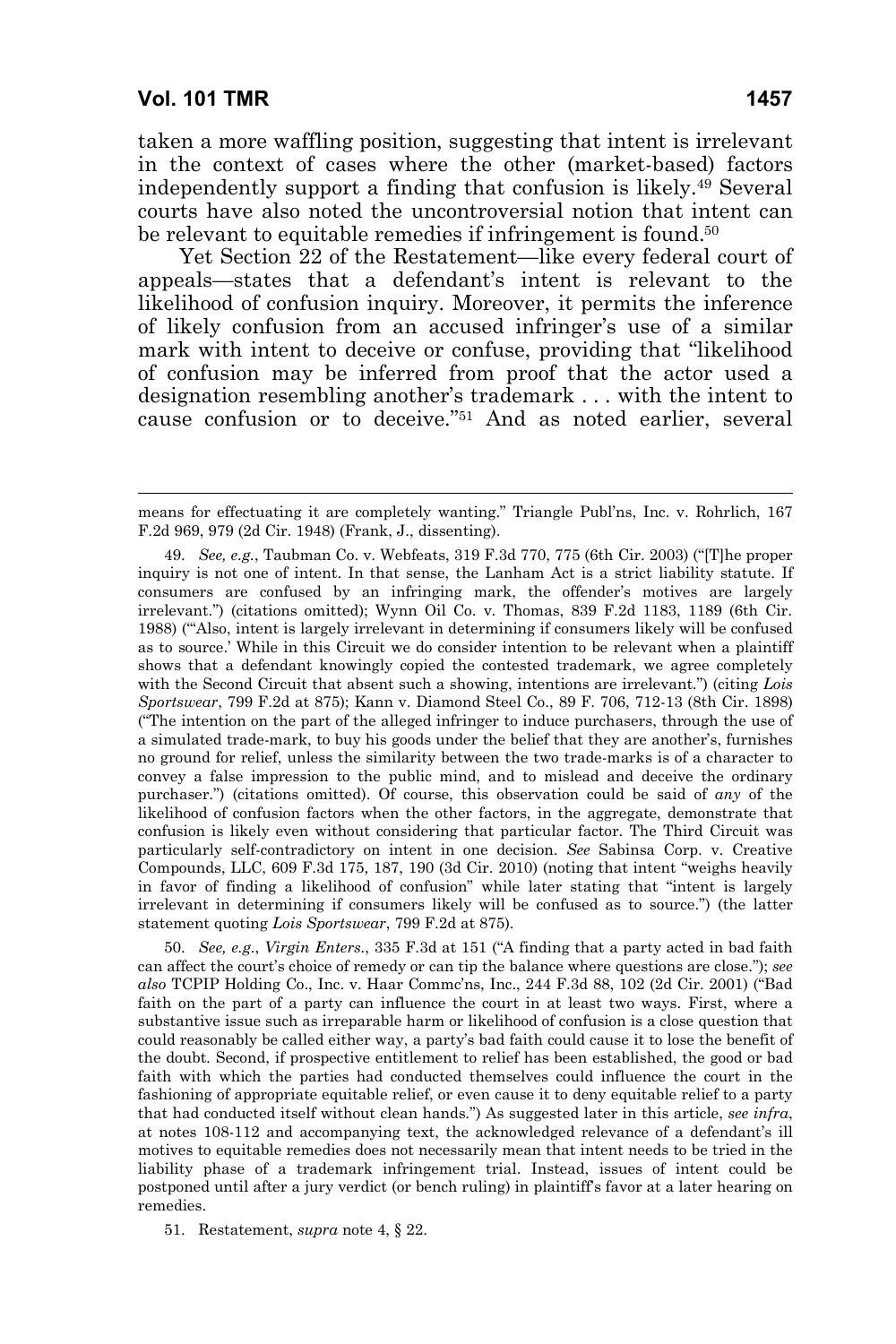courts of appeals have gone even further, stating that intent *alone* can create such an inference.52

Notwithstanding its acknowledgement that intent has no bearing on consumer perception, the Restatement justifies its position that evidence of wrongful intent supports an inference that confusion is likely by stating that "it may be appropriate to assume that an actor who intends to cause confusion will be successful in doing so."53 Professor McCarthy takes a similar position. While noting the "inherent tension as to the junior user's state of mind to the ultimate issue of the state of mind of consumers," he opines that "it is not often that a business person intentionally sets out to divert sales from a competitor by confusing customers, yet is so inept that it fails to achieve its goal."54 Judge Learned Hand's 1934 decision in *My-T-Fine Corp. v. Samuels*55 is frequently cited as one of the seminal decisions setting forth this rationale. In *My-T-Fine*, a trade dress case, Judge Hand believed that evidence of deliberate copying turned a case of non-infringement into one of infringement, reasoning:

The plaintiff has proved no more than that the boxes look a good deal alike, and that confusion may well arise; and *were it not for the evidence of the defendants' intent to deceive and so to secure the plaintiff's customers, we should scarcely feel justified in interfering at this stage of the cause*. We need not say whether that intent is always a necessary element in such causes of suit; probably it originally was in federal courts. *But when it appears, we think that it has an important procedural result; a late comer who deliberately copies the dress of his competitors already in the field, must at least prove that his effort has been futile.* Prima facie the court will treat his opinion so disclosed as expert and will not assume that it was erroneous.<sup>56</sup>

- 54. 4 McCarthy, *supra* note 5, § 23:124; *accord* Finch, *supra* note 25, at 1258.
- 55. 69 F.2d 76 (2d Cir. 1934).

 56. *Id.* at 77 (citations omitted; emphasis added). There are two concepts here: the substantive assumption that someone with intent to confuse will confuse; and the procedural presumption that once such intent is proved, it creates a large hole the

 <sup>52.</sup> *See, e.g.*, Am. Rice, Inc. v. Producers Rice Mill, Inc., 518 F. 3d 321, 332 (5th Cir. 2008) ("the intent of defendants in adopting [their mark] is a critical factor, since if the mark was adopted with the intent of deriving benefit from the reputation of [the plaintiff,] *that fact alone* may be sufficient to justify the inference that there is confusing similarity") (citation omitted; emphasis added); Homeowners Grp., Inc. v. Home Mktg. Specialists, Inc., 931 F.2d 1100, 1111 (6th Cir. 1991) ("If a party chooses a mark with the intent of causing confusion, *that fact alone* may be sufficient to justify an inference of confusing similarity.") (citation omitted; emphasis added); First Brands Corp. v. Fred Meyer, Inc., 809 F.2d 1378, 1385 (9th Cir. 1987) ("Intent of a defendant in adopting his trade dress is a critical factor, since if the trade dress were adopted with the intent of depriving [sic] benefit from the reputation of the plaintiff*, that fact alone* may be sufficient to justify the inference that there is confusing similarity.") (citation omitted; emphasis added).

 <sup>53.</sup> Restatement, *supra* note 4, § 22 cmt. c.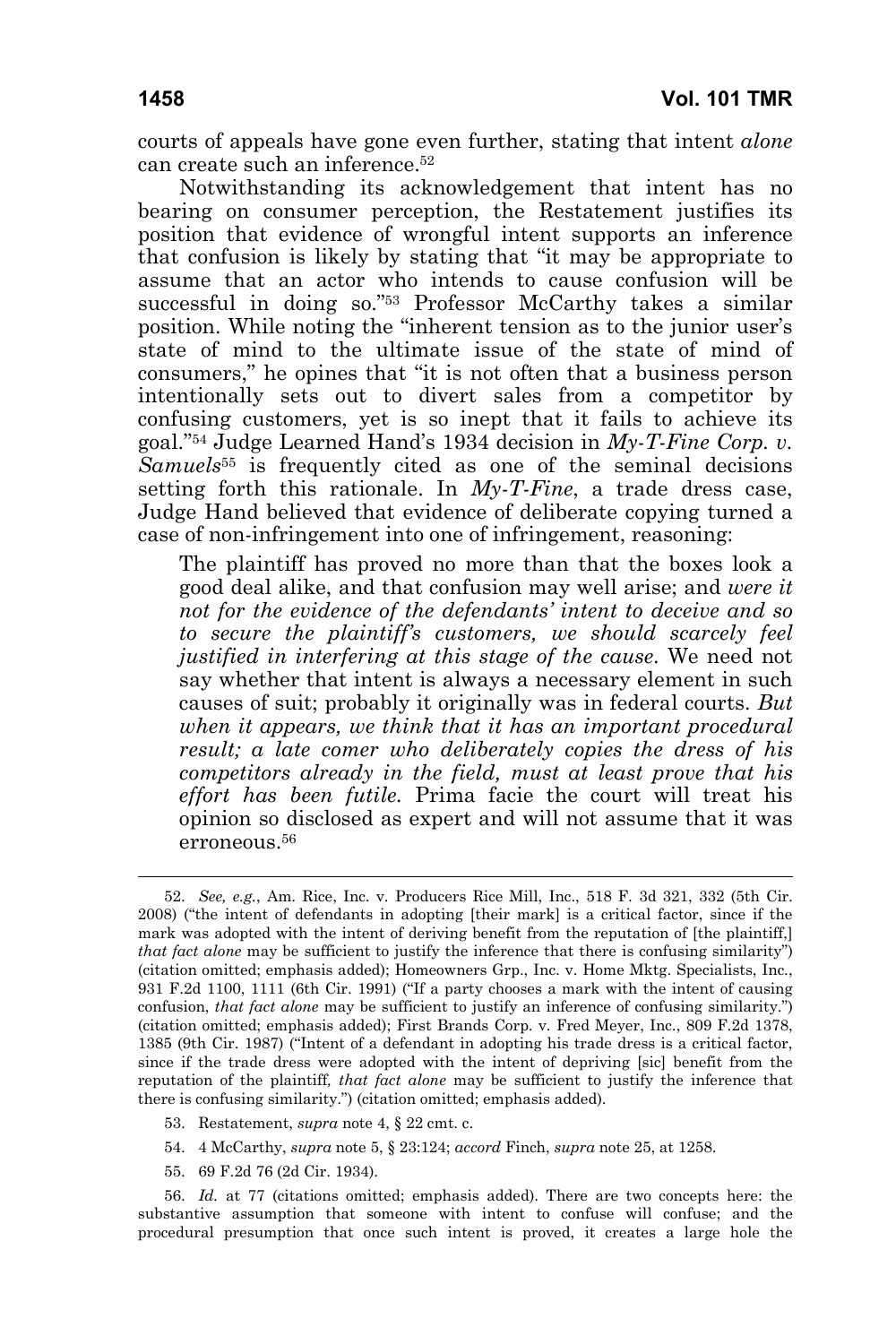$\overline{a}$ 

To summarize:

- 1. likelihood of confusion is based on consumer perceptions;
- 2. consumer perceptions are based on what is taking place in the marketplace;
- 3. intent differs from marketplace factors because consumers are not aware of it;
- 4. but intent is nevertheless considered relevant to whether confusion is likely because courts will assume that businesspeople usually succeed when they want to trick people into buying their goods.

# *B. The Legal Problems With the "Assumption" that Businesspeople Who Intend to Confuse Inevitably Succeed*

There are several problems with the substantive assumption that wrongful intent renders confusion more likely. Some are best categorized as "common sense" or logical issues, while others are

defendant must climb out of. As to the assumption, many courts seem to credit the assumption with no citation to any supporting proof. *See, e.g.*, Nat'l Ass'n of Blue Shield Plans v. United Bankers Life Ins. Co*.*, 362 F.2d 374, 377-78 (5th Cir. 1966) ("If he adopts his designation with the intent of deriving benefit from the reputation of the other, however, his intent may be sufficient to justify the inference that confusion is likely. Since he was and is intimately concerned with the probable reaction of prospective purchasers in the market, his judgment manifested prior to the controversy is highly persuasive. His denial that his conduct will achieve the result intended by him will ordinarily carry little weight."); Eli Lilly & Co. v. Natural Answers, Inc., 233 F.3d 456, 465 (7th Cir. 2000) ("[T]he fact that one actively pursues an objective greatly increases the chances that the objective will be achieved."); Little Caesar Enters., Inc. v. Pizza Caesar, Inc., 834 F.2d 568, 572 (6th Cir. 1987) (a defendant intending to deceive consumers "thinks there is at least a possibility that he can divert some business from the senior user—and the defendant ought to know at least as much about the likelihood of confusion as the trier of fact"); Wesson v. Galef, 286 F. 621, 625 (S.D.N.Y. 1922) (Hand, J.) ("We are accustomed to speak of a deliberate imitation of this sort as a fraud, and indeed the earlier cases thought fraud an essential of the case. Whatever other legal result fraud may have, at least it relieves the injured party from the need of showing that the imitator was successful. He may take him at his own belief, and *assume* that, if he thought some buyers would be careless enough not to notice the distinguishing marks, he was right.") (emphasis added); Coffin, *supra* note 17, at 289 ("The intent to deceive on the part of the defendant, once proved, is equivalent to an admission by him that the means he has adopted are likely to deceive. . . .").

 As noted earlier, as a procedural matter, the Second Circuit continues to follow Judge Hand's "bad intent → presumption" framework, as do the Fourth, Ninth, and Eleventh Circuits. *See supra* note 26. Less frequently, however, is it acknowledged that—at least in theory—a defendant saddled with this adverse presumption is actually permitted to try to overcome it and prove that his intended confusion did not materialize (or could not have done so), and therefore be exonerated of liability. *See, e.g.*, B. H. Bunn Co., Inc. v. AAA Replacement Parts Co., 451 F.2d 1254, 1264 (5th Cir. 1971) ("If it is defendant's intent to ensnare buyers by use of a similar mark, he may be unsuccessful enough at his simulation to be free of liability under the trademark laws."); *accord* Restatement, *supra* note 4, § 22, cmt. c ("the inference can be overcome by other evidence indicating that, notwithstanding such an intent, consumers are unlikely to be . . . confused"). The reality, however, is actually quite different. *See* Beebe, *supra* note 33, at 1628 ("The data . . . suggest that a finding of bad faith creates, if not in doctrine, then at least in practice, *a nearly un-rebuttable presumption* of a likelihood of confusion.") (emphasis added).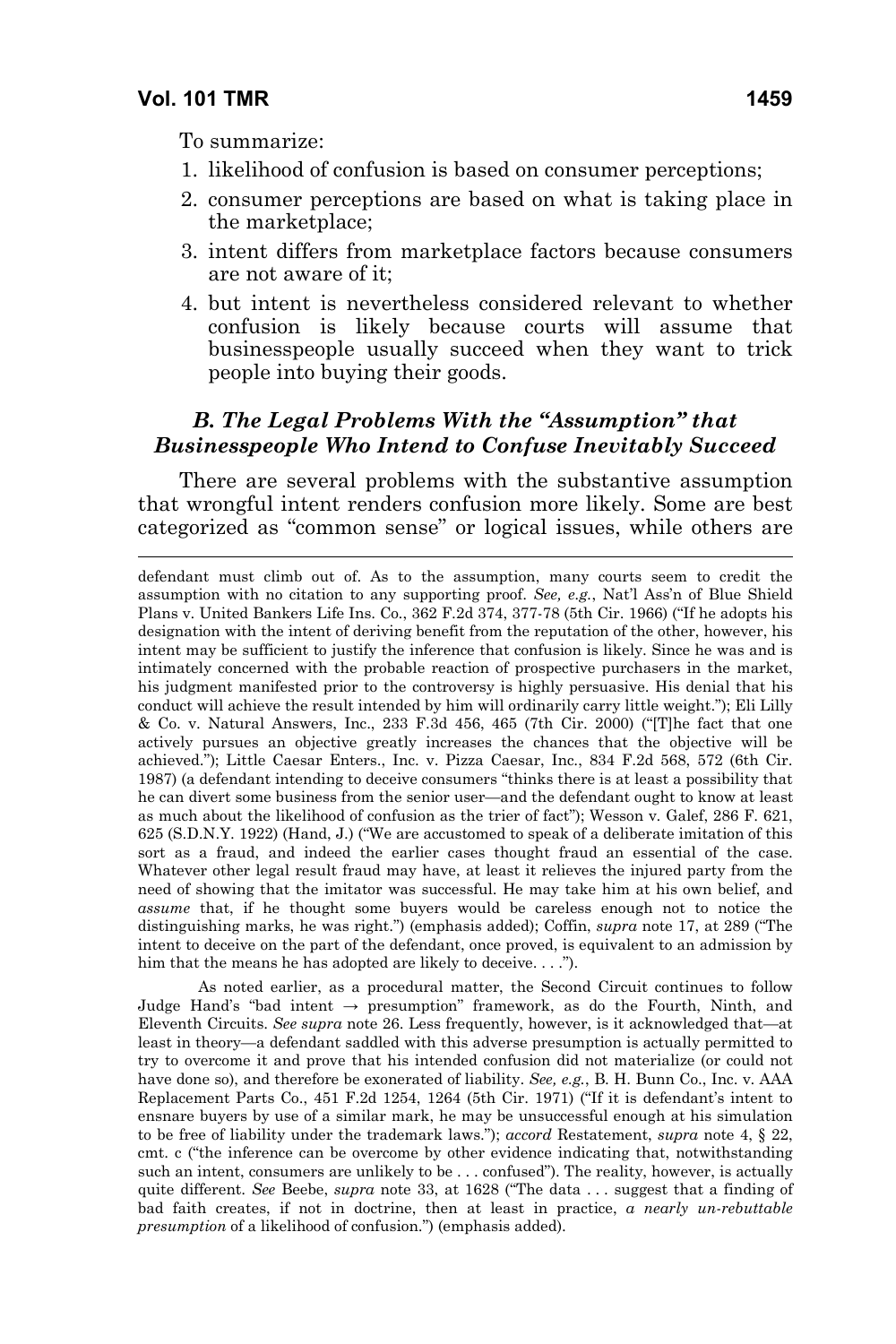more formal, evidentiary issues. The assumption creates several practical problems as well.

## **1. Common Sense and Logical Issues**

First, the assumption is based on no empirical data whatsoever: no direct evidence; no marketing studies; no psychological testing. From an empirical standpoint, then, this assumption is no more valid than the opposite conclusion, *i*.*e.*, that wrongful intent makes confusion *less* likely. Indeed, one commentator has noted that "most marketing efforts end in failure," and thus posited that it may be equally valid to assume that "defendants that lack the imagination necessary to invent an original trademark are less likely than honest businesspeople to accomplish their marketing objectives."57 Further, if courts are going to engage in such assumptions, why do they restrict it to a one-way assumption?58 As a concurring judge in one early decision grappling with this unsupported notion pointed out:

If [intent to confuse is to be considered evidence of likely confusion], then the converse of the proposition will have to be taken into account. If a party can succeed in convincing the court that he has no motive to confuse, then it must be inferred that he has no opinion that it would confuse, or, if he had knowledge of the opposing mark at all, that it is his opinion that it would *not* confuse. Shall that negative opinion be a factor in shaping the opinion of the court? How can the opinion of either party be in any way an essential or proper factor in the equation? Will the quality of the motive of the parties render a mark confusing which is not otherwise so, or vice versa? It seems to me that this court, in performing the duty which Congress has seen fit to commit to it, in registration cases arising under the statute, has only to deal with marks, not motives.<sup>59</sup>

Several courts and commentators have also pointed out that evidence of intent to confuse is immaterial unless consumers are

 <sup>57.</sup> Murphy, *supra* note 23, at 183.

 <sup>58.</sup> *See, e.g.*, GoTo.com, Inc. v. Walt Disney Co., 202 F.3d 1199, 1208 (9th Cir. 2000) (even if the defendant "was innocent as a fawn . . . , it would prove nothing"); Elvis Presley Enters., Inc. v. Capece, 141 F.3d 188 (5th Cir. 1998) ("If the defendant acted in good faith, then this digit of confusion becomes a nonfactor in the likelihood-of-confusion analysis . . . .") (citations omitted); Daddy's Junky Music Stores, Inc. v. Daddy's Family Music Center, 109 F.3d 275, 287 (6th Cir. 1997) ("[T]he presence of intent can constitute strong evidence of confusion. . . . The converse of this proposition, however, is not true; the lack of intent by a defendant is largely irrelevant. . . .") (citations and internal quotations omitted).

 <sup>59.</sup> Lever Bros. Co. v. Riodela Chem. Co., 41 F.2d 408, 413 (C.C.P.A. 1930) (Garrett, J., specially concurring).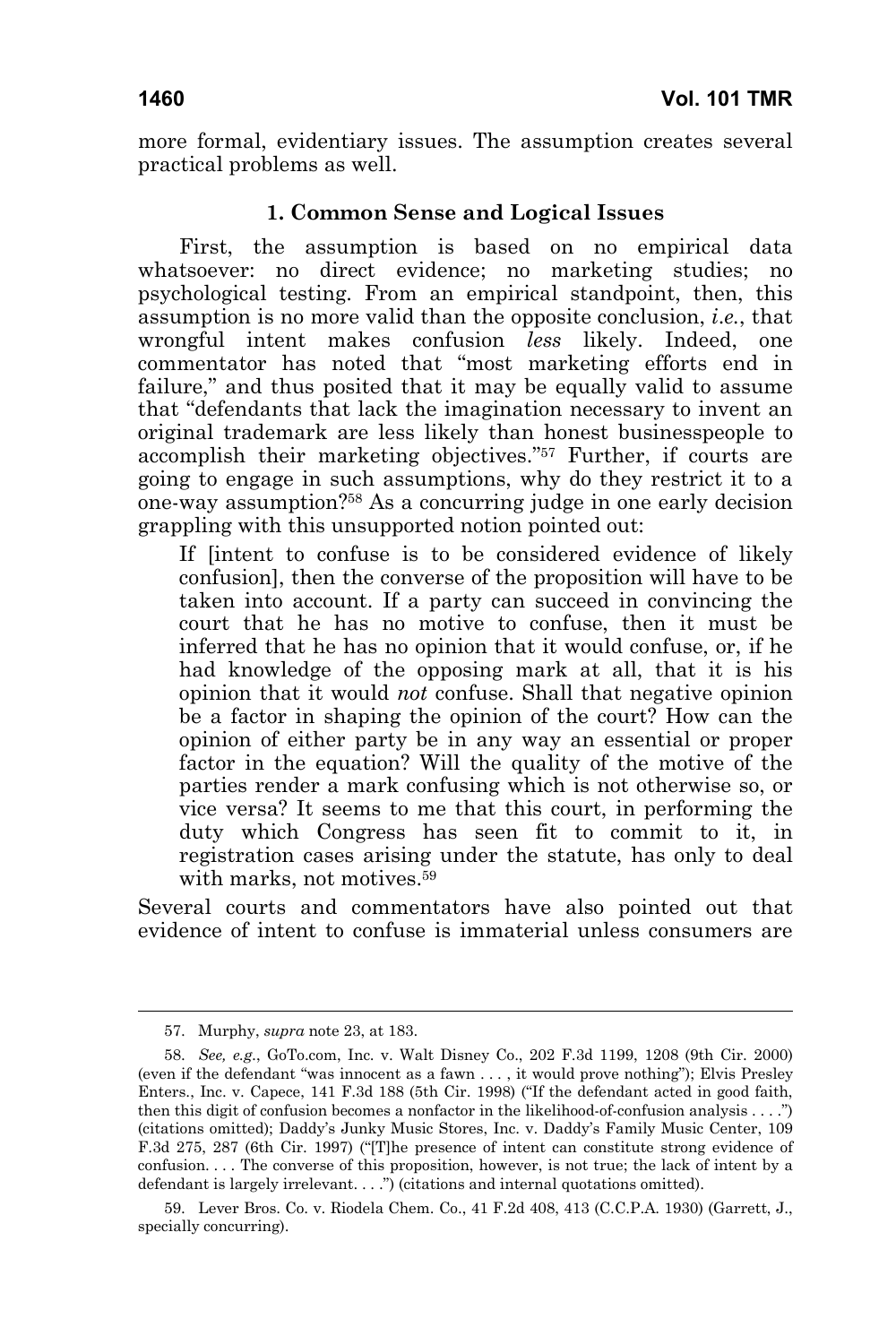indeed likely to be confused.60 Logically, then, if consumers are indeed likely to be confused, intent remains immaterial. In an arguably similar context—involving the issue of whether an alleged prior trademark user has provided sufficient proof of secondary meaning to achieve priority—the Federal Circuit has been clear that intent to do something is not an adequate substitute for proof that the senior user actually achieved his goal: "The user's intent, no matter how clearly established, cannot suffice in lieu of proof of the necessary prior public identification" of the mark with the alleged prior owner.61 There is no logical or empirical reason that intent should be treated any differently in the context of a likelihood of confusion analysis.

But beyond—and possibly more important than—these common sense or logical criticisms, there appear to be several legal and evidentiary problems with the notion that a defendant's intent is relevant as to whether the ordinary consumer is likely to be confused.

#### **2. Why Treat Trademark Infringement Differently from Other Torts that Require a Determination of the Perceptions of Hypothetical Ordinary Persons?**

It is useful to compare the role intent plays in determining liability for trademark infringement with other torts where, like trademark infringement cases: (1) intent plays a role; and (2) a required element of the tort is discerning the perception or understanding of a hypothetical ordinary member of the public. It is also useful to compare it to design patent infringement, which, like trademark infringement, focuses on the reaction of hypothetical consumers. In these other torts, an actor's intent plays no role in determining the public reaction.

#### *a. Fraud*

Perhaps the most illuminating example is the tort of fraud (f/k/a "deceit," which, as discussed earlier, was the forerunner of

 <sup>60.</sup> *See, e.g.*, Triangle Publ'ns, Inc. v. Rohrlich, 167 F.2d 969, 979 (2d Cir. 1948) (Frank, J., dissenting); Kann v. Diamond Steel Co., 89 F. 706, 712-13 (8th Cir. 1898) ("A wrong done or threatened, and consequent injury or probable injury to the complainant, are indispensable elements of every cause of action. The intention to injure another, if no injury is done, and none ever will be done, constitutes no ground for relief. The intention on the part of the alleged infringer to induce purchasers, through the use of a simulated trademark, to buy his goods under the belief that they are another's, furnishes no ground for relief, unless the similarity between the two trade-marks is of a character to convey a false impression to the public mind, and to mislead and deceive the ordinary purchaser.") (citations omitted); Lane, *supra* note 13, at 576 (positing that intent "should not form a determining element in a case of unfair competition" because the true test is "if the average reasonable man would be deceived by the simulated appearance of the defendant's good").

 <sup>61.</sup> *See* T.A.B. Sys. v. PacTel Teletrac, 77 F.3d 1372, 1376 (Fed. Cir. 1996).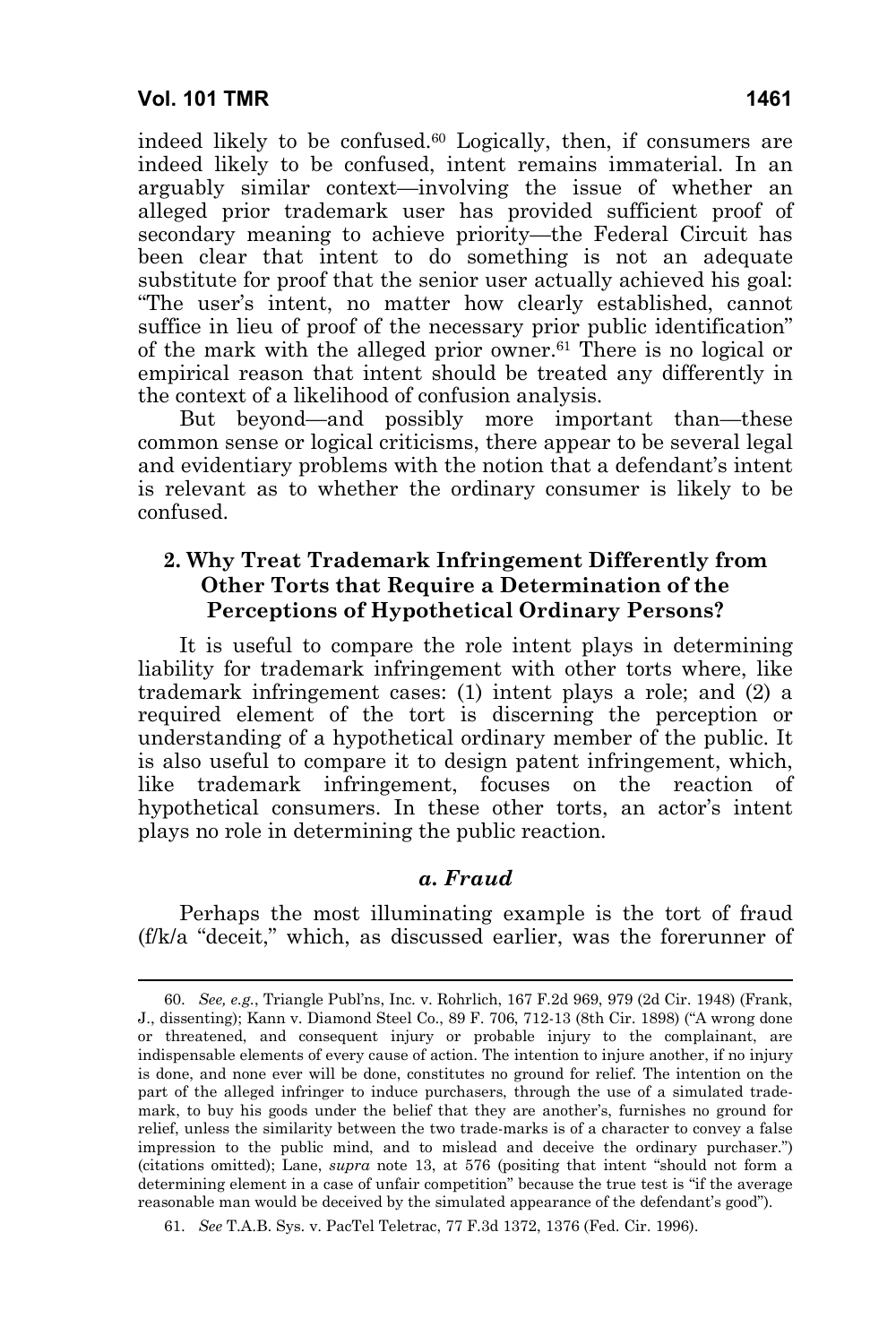modern trademark infringement litigation<sup>62</sup>). Proof of the actor's intent to deceive (sometimes called "scienter") is a required element of the tort of fraud. So is materiality.63 Materiality deals with the effect of the tort on third parties, and is therefore an *objective* inquiry into the effect the misrepresentation would have on the reasonable person.64 This is similar to the ultimate issue of likelihood of confusion in trademark infringement cases, which also seeks to determine the effect of *objective* marketplace facts on a *hypothetical reasonable person*.65 In contrast, an inquiry into the accused wrongdoer's intent is a subjective inquiry into a specific person's state of mind.66 Thus, in fraud cases, an inquiry into the actor's state of mind is separate from the inquiry into whether the misrepresentation was material to hypothetical listeners.67

#### *b. Defamation*

The same separation between what a defendant intends and how the public perceives the defendant's activities exists in the tort of defamation.68 When a public issue is involved and a public figure is the allegedly injured party, malice on the part of the

 <sup>62.</sup> *See supra* notes 4-8 and accompanying text.

 <sup>63.</sup> *See generally* W. Page Keeton et al., Prosser and Keeton on Torts § 105, at 728 (5th ed. 1984); *id.* § 108, at 753. In fraud cases, a "misrepresentation is material if it has a natural tendency to influence, or was capable of influencing, the decision of the decisionmaking body to which it was addressed." Kungys v. United States, 485 U.S. 759, 770, 108 S. Ct. 1537 (1988) (citations omitted).

 <sup>64.</sup> *See, e.g.*, TSC Indus., Inc. v. Northway, Inc., 426 U.S. 438, 445, 96 S. Ct. 2126, 2130-31 (1976) ("The question of materiality, it is universally agreed, is an *objective* one, involving the significance of an omitted or misrepresented fact to a reasonable [person].") (emphasis added).

 <sup>65.</sup> *See supra* note 41 and accompanying text.

 <sup>66.</sup> *See, e.g.*, Gebhart v. SEC, 595 F.3d 1034, 1042 (9th Cir. 2010) ("Scienter, however, is a subjective inquiry. It turns on the defendant's actual state of mind.") (citation omitted); *In re* Jeffrey Bigelow Design Grp., Inc., 956 F.2d 479, 484 (4th Cir. 1992) ("actual fraudulent intent requires a subjective evaluation of the debtor's motive"). Although scienter remains fundamentally a subjective issue, it can be proven by circumstantial evidence and does not require direct testimony from the actor about his state of mind. *See*, *e.g*., Taltech Ltd. v. Esquel Enters. Ltd., 604 F.3d 1324, 1331 (Fed. Cir. 2010) ("Proving intent does not require direct evidence; it can be inferred from indirect and circumstantial evidence.") (citation omitted); Morris v. Union Pac. R.R., 373 F.3d 896, 901 (8th Cir. 2004) ("Intent rarely is proved by direct evidence, and a district court has substantial leeway to determine intent through consideration of circumstantial evidence, witness credibility, motives of the witnesses in a particular case, and other factors.").

 <sup>67.</sup> I could find no federal authority holding that evidence of a fraud defendant's intent was relevant to whether the alleged misrepresentation was material.

 <sup>68.</sup> *See, e.g.*, New Times, Inc. v. Isaacks, 146 S.W.3d 144, 154 (Tex. 2004) ("We have long held that an allegedly defamatory publication should be construed as a whole in light of the surrounding circumstances based upon how a person of ordinary intelligence would perceive it.") (citations omitted).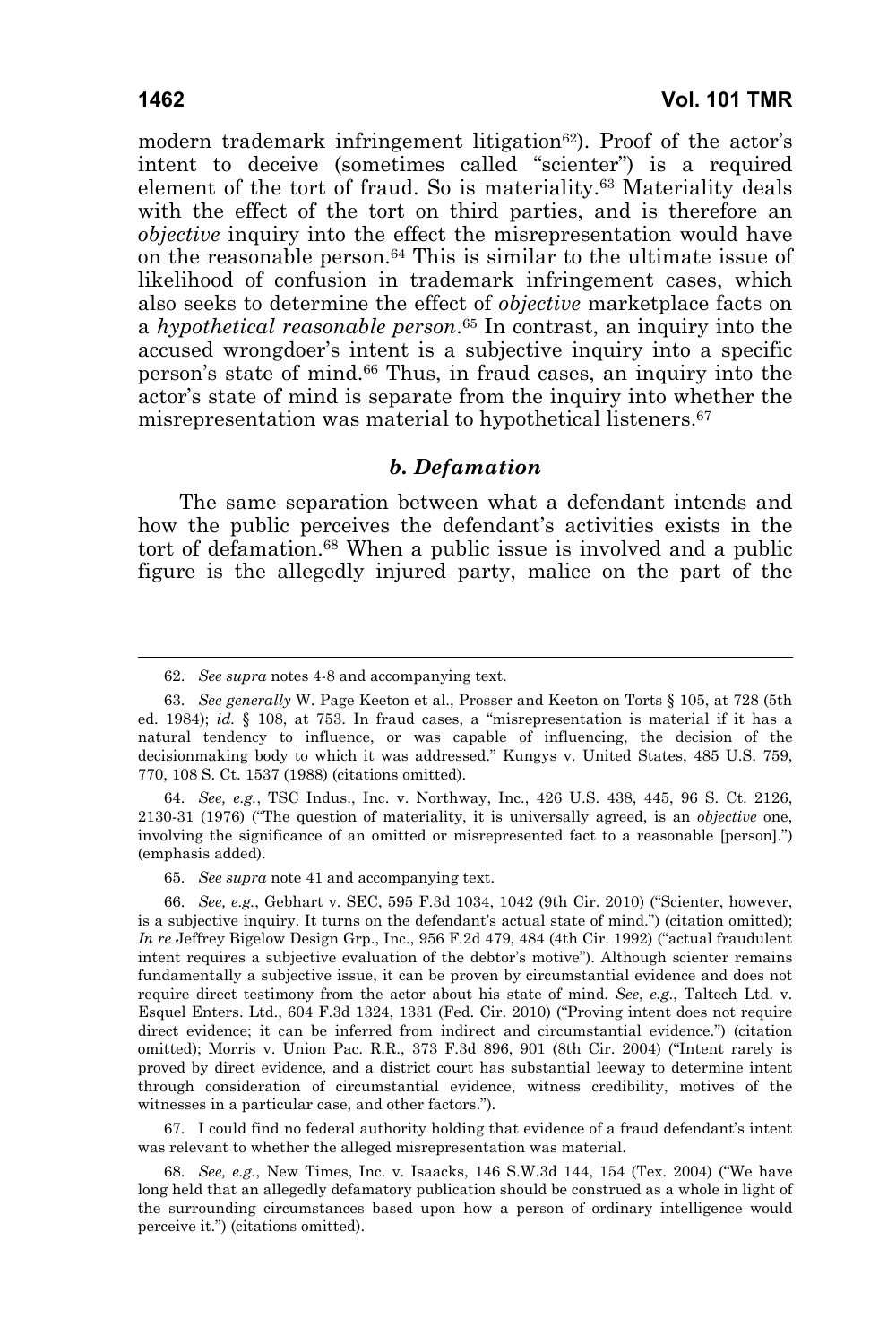defendant is a required element.69 But the public's perception determines whether the statement at issue is defamatory—a separate element—and that is an objective inquiry.<sup>70</sup> Thus, a defendant's malicious intent has no bearing on the public's perception of whether a statement is defamatory.71

#### *c. Design Patent Infringement*

Although design patent infringement, unlike fraud and defamation, does not require a showing of intent, it provides a useful comparison with trademark infringement because the two causes of action both focus on whether consumers will be confused. Indeed, *McLean v. Fleming* (the earliest Supreme Court trademark decision dealing with trademark infringement and adopting the likelihood of confusion standard) cited to an early decision it had rendered in a *design patent* dispute to explain what constituted trademark infringement.72 Quoting the *Gorham Co. v. White* decision, the *McLean* Court stated: "Two trademarks are substantially the same in legal contemplation, if the resemblance is such as to deceive an ordinary purchaser giving such attention to the same as such a purchaser usually gives, and to cause him to purchase the one supposing it to be the other."73 *Gorham*, while a design patent decision, held that infringement occurs "if, in the eye of an ordinary observer, giving such attention as a purchaser usually gives, two designs are substantially the same, if the resemblance is such as to deceive such an observer, inducing him to purchase one supposing it to be the other.... "<sup>74</sup> Thus, the standards for trademark and design patent infringement—at least as far as the Supreme Court understands them—are very similar: they both look to the hypothetical ordinary consumer. However, intent has *never* been part of the determination of whether a design patent is infringed, because "[p]atent infringement is a strict liability offense."75 In theory, at least, trademark infringement has also been characterized as a strict liability

74. *Gorham*, 81 U.S. (14 Wall.) at 528.

75. *See, e.g.*, *In re* Seagate Tech., LLC, 497 F.3d 1360, 1368 (Fed Cir. 2007).

 <sup>69.</sup> *See, e.g.*, New York Times Co. v. Sullivan, 376 U.S. 254, 279-81, 84 S. Ct. 710, 725- 27 (1964).

 <sup>70.</sup> *See Isaacks*, 146 S.W.3d at 157 ("The appropriate inquiry is objective, not subjective. Thus, the question is not whether some actual readers were mislead [sic], as they inevitably will be, but whether the hypothetical reasonable reader could be.") (citations omitted).

 <sup>71.</sup> *See, e.g.*, Embrey v. Holly, 48 Md. App. 571, 581, 429 A.2d 251, 259 (1981) ("It is of no importance that the joke was intended to be humorous because the test is not intention, but how it was reasonably understood by a third person.") (citations omitted).

 <sup>72.</sup> *See* McLean v. Fleming, 96 U.S. (6 Otto) 245, 253, 255, 21 S. Ct. 7 (1877).

 <sup>73.</sup> *Id.* at 256 (citing Gorham Co. v. White, 81 U.S. (14 Wall.) 511 (1871)).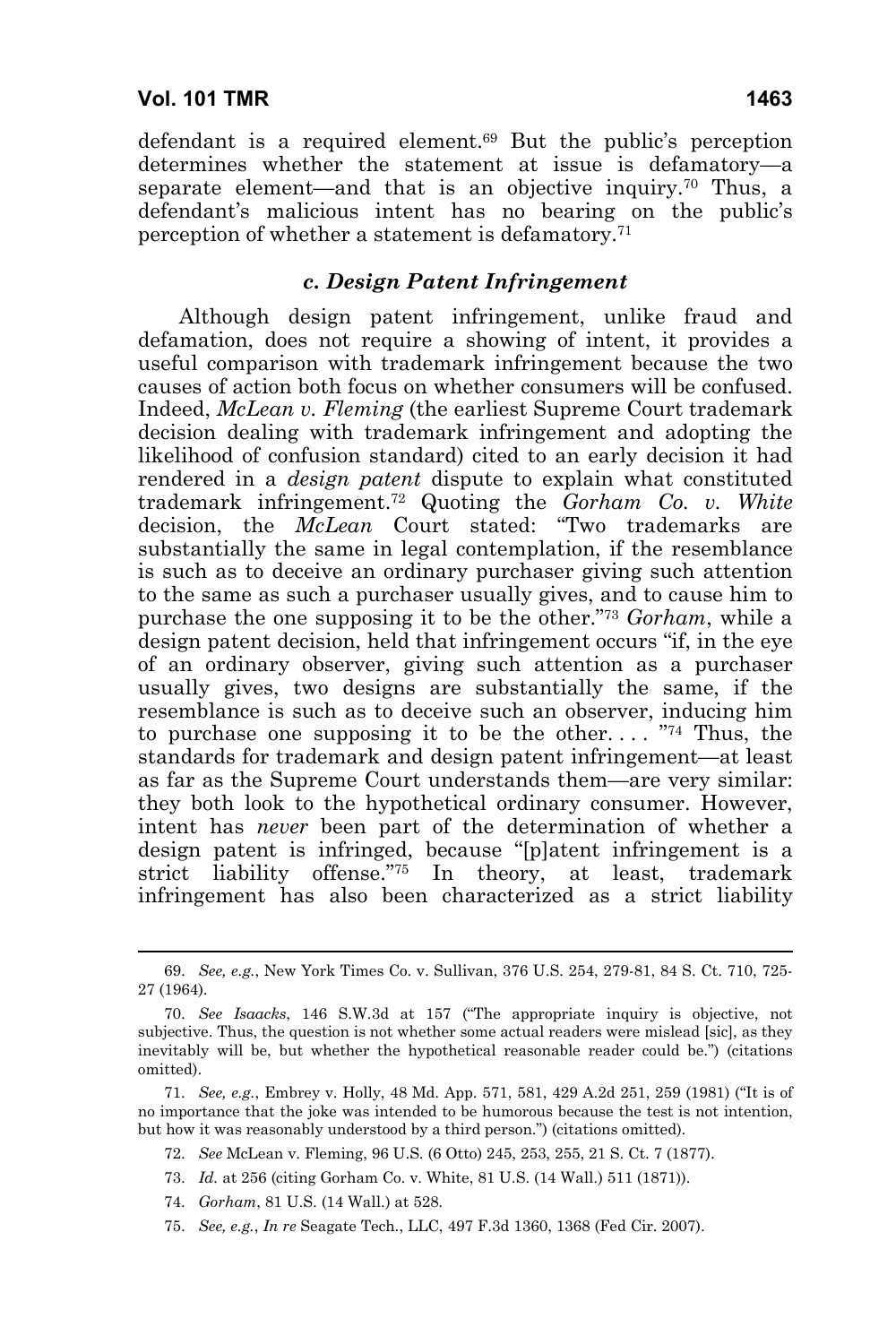offense,76 so it is illogical for these two causes of action, which both assess whether the hypothetical ordinary purchaser would be confused, to treat the role of intent differently.

#### **3. Applying the Federal Rules of Evidence to Intent**

Beyond the flawed assumptions underlying the use of intent in determining liability for trademark infringement, and beyond the contention above that no other tort uses the subjective intent of an alleged wrongdoer in determining the perception of a hypothetical member of the public, the use of evidence of intent in trademark infringement cases also raises evidentiary issues that have not been thoroughly examined by the courts.

#### *a. FRE 403—Prejudicial Value Substantially Outweighs Probative Value*

Given the irrelevance of intent to the likelihood of confusion inquiry (grudgingly admitted by several courts), and its high potential to dominate a trademark infringement case, evidence of intent implicates the provisions of Federal Rule of Evidence 403. Rule 403 provides, in part: "Although relevant, evidence may be excluded if its probative value is substantially outweighed by the danger of unfair prejudice, confusion of the issues, or misleading the jury. . . ." Cases applying Rule 403 agree that the rule requires that a court balance the probative value of the evidence with its prejudicial value.77 Courts further agree that only evidence that creates "unfair prejudice" can be excluded under this rule, and that "[e]vidence is unfairly prejudicial if it appeals to the jury's sympathies, arouses its sense of horror, *provokes its instinct to punish*, or otherwise may cause a jury to base its decision on something other than the established propositions in the case."78

Putting aside for purposes of argument the fact that each federal circuit recites intent as a relevant factor in the likelihood of confusion analysis, it is doubtful that, were the issue analyzed

 <sup>76.</sup> *See, e.g.*, Lorillard Tobacco Co. v. Amouri's Grand Foods, Inc., 453 F.3d 377, 381 (6th Cir. 2006); Hard Rock Café Licensing Corp. v. Concession Servs., Inc., 955 F.2d 1143, 1152 n.6 (7th Cir. 1992).

 <sup>77.</sup> *See, e.g.*, United States v. Cook, 454 F.3d 938, 941 (8th Cir. 2006); Faigin v. Kelly, 184 F.3d 67, 80 (1st Cir. 1999); United States v. Shepherd, 739 F.2d 510, 512 (10th Cir. 1984).

 <sup>78.</sup> United States v. Thompson, 359 F.3d 470, 479 (7th Cir. 2004) (citations and internal quotations omitted; emphasis added); Lesko v. Owens, 881 F.2d 44, 55 (3d Cir. 1989) (same); *see also* United States v. Blackstone, 56 F.3d 1143, 1146 (9th Cir. 1995) ("'Unfair prejudice' in the context of balancing evidence means an undue tendency to suggest decision on an improper basis, commonly, though not necessarily, an emotional one. Evidence is prejudicial if it appeals to the jury's sympathies, arouses its sense of horror, provokes its instincts to punish, or triggers other mainsprings of human action.") (citations and internal quotations omitted).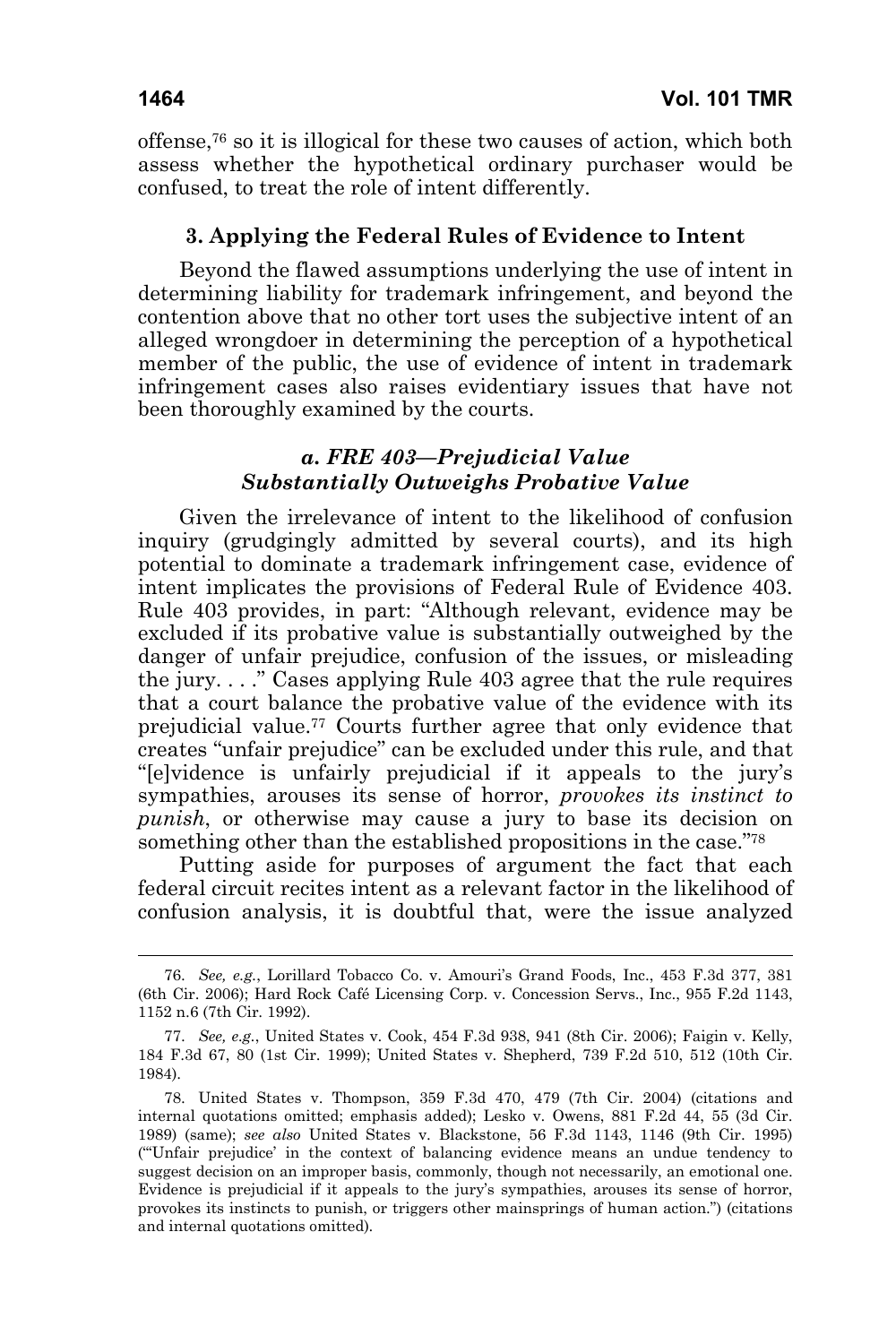afresh under Rule 403, such evidence would be admissible at all. First, a defendant's intent is not mentioned in either Section 1114(1) or 1125(a)(1) of the Lanham Act,<sup>79</sup> and many courts and commentators (and the Restatement) have noted that intent is imperceptible to the ordinary consumer, and, therefore has no bearing on what that consumer perceives in the marketplace and whether he or she is likely to be confused.<sup>80</sup> Moreover, admission of evidence of wrongful intent would be unduly prejudicial, because, notwithstanding that the subjective intent of the accused infringer has no impact on what consumers actually perceive (and therefore does not inform whether they are likely to be confused), both anecdotal observations and empirical evidence suggest that a finding of wrongful intent not only strongly correlates with an ultimate finding of infringement,<sup>81</sup> but actually "stampedes" fact finders into finding that the other independent factors weigh in favor of that result.<sup>82</sup> And commentators have speculated that the reason behind this fact is likely the natural human tendency to want to punish evildoers.<sup>83</sup> If this nonmarket, nonstatutory factor—unperceived by consumers—is viewed as the most important predictor of the outcome of trademark cases as a result of this natural human tendency, how can that *not* be viewed as unduly prejudicial under a test that specifically hinges on whether

 <sup>79.</sup> *See* 15 U.S.C. § 1114(1)(a) ("Any person who shall, without the consent of the registrant use in commerce any reproduction, counterfeit, copy, or colorable imitation of a registered mark in connection with the sale, offering for sale, distribution, or advertising of any goods or services on or in connection with which such use is likely to cause confusion, or to cause mistake, or to deceive . . . shall be liable in a civil action by the registrant for the remedies hereinafter provided"); 15 U.S.C. § 1125(a)(1) ("Any person who, on or in connection with any goods or services, or any container for goods, uses in commerce any word, term, name, symbol, or device, or any combination thereof, or any false designation of origin, false or misleading description of fact, or false or misleading representation of fact, which is likely to cause confusion, or to cause mistake, or to deceive as to the affiliation, connection, or association of such person with another person, or as to the origin, sponsorship, or approval of his or her goods, services, or commercial activities by another person . . . shall be liable in a civil action by any person who believes that he or she is or is likely to be damaged by such act.").

 <sup>80.</sup> *See supra* notes 46-47 and accompanying text.

 <sup>81.</sup> As one prominent trademark commentator has noted: "The body of decided cases reveals . . . that in an astonishingly high percentage of trade identity decisions in which relief was granted, the defendant was found guilty, either directly or circumstantially, of intended poaching if not outright fraud." *See* Pattishall, *supra* note 4, at 576; *see also id.* at 579 ("As for predictability, the primary question for the practitioner of trade identity law must be recognized as comprising *not* the classic and statutory one of whether likelihood of confusion is demonstrable, *but whether the court may be convinced of the presence of an actual intention to misappropriate*.") (emphasis added); Handler & Pickett, *supra* note 18, at 777 ("It is always advantageous to prove fraud. . . .").

 <sup>82.</sup> *See* Beebe, *supra* note 33, at 1600, 1620-21. Professor Beebe noted that this "stampeding" effect was all the more remarkable because his data set "*excluded counterfeiting cases*, in which the defendant's bad faith intent is typically quite clear.") *Id.* n.178 (emphasis added).

 <sup>83.</sup> *See supra* notes 35-37 and accompanying text.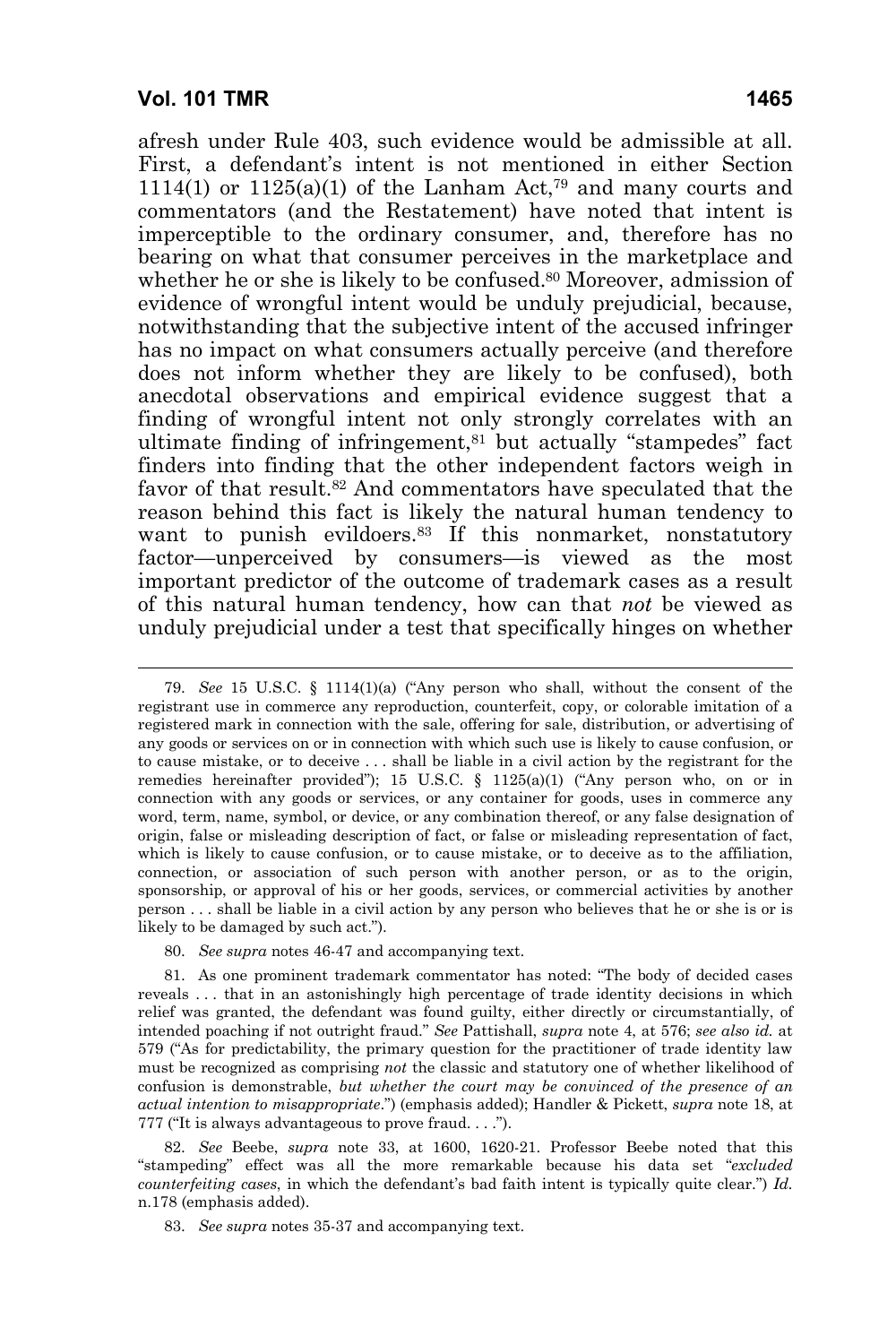the evidence "appeals to the jury's sympathies, . . . provokes its instincts to punish," or otherwise evokes an emotional reaction?84 It therefore appears likely that, were it not for precedent expressly permitting consideration of intent, evidence of bad intent would, in typical trademark infringement cases, be held inadmissible under Rule 403 as to liability.

# *b. FRE 701-703: A Defendant's Bad Intent Is Inadmissible as "Opinion Testimony"*

Some judges—the most prominent of which was Learned Hand, in his seminal formulation of the issue—have referred to a defendant's intent to deceive as a sort of "expert opinion."85 Putting aside for the moment the irrelevance of intent, this notion is subject to an independent criticism. What if the defendant is an inexperienced rather than an experienced businessperson? The new entrepreneur who opens a "Starcups" coffee shop is no more or less likely to cause confusion with the STARBUCKS mark than a person who, as a result of his experience in the coffee service industry, is well aware of STARBUCKS, yet, like the neophyte, chooses "Starcups" as well.

Further, while it is unlikely that Judge Hand was using the term "expert" in the legal sense of expert opinion testimony,86 the comment raises a further issue for the modern practitioner, whose trial evidence needs to satisfy the requirements of the Federal Rules of Evidence (specifically, Fed. R. Evid. 702), which were enacted after Judge Hand's time. Rule 702's requirements are that: "(1) the testimony is based upon sufficient facts or data, (2) the testimony is the product of reliable principles or methods, and (3) the witness has applied the principles and methods reliably to the facts of the case."87 Thus, even if a defendant's intent were relevant, and even if the Lanham Act could be construed to permit

 86. If Judge Hand meant, by use of the term "expert," instead to characterize such testimony as an admission against interest, such an admission would still need to be on a relevant fact. *See infra* notes 90-95 and accompanying text.

 87. *See* Kumho Tire Co. v. Carmichael, 526 U.S. 137, 149 (1999) (trial court's gatekeeping function under Rule 702 (Fed. R. Evid. 702) applies to all types of expert opinion testimony).

 <sup>84.</sup> *See, e.g.*, United States v. Figueroa, 618 F.2d 934, 943 (2d Cir. 1980) ("The prejudicial effect may be created by the tendency of the evidence to prove some adverse fact not properly in issue or unfairly to excite emotions against the defendant.").

 <sup>85.</sup> *See* My-T-Fine Corp. v. Samuels, 69 F.2d 76, 77 (2d Cir. 1934) (where there is evidence of "the defendants' intent to deceive and so to secure the plaintiff's customers, courts will "treat his opinion . . . as 'expert'"), quoted in Sterling Drug Inc. v. Lincoln Labs., Inc., 322 F.2d 968, 971-72 (7th Cir. 1963); *see also* N.K. Fairbank Co. v. R.W. Bell Mfg. Co., 77 F. 869, 877 (2d Cir. 1896) ("The actions of defendant's own officers are to our minds strong evidence that, in their *opinion as experts*, their new black and yellow package was one likely to become confused in the minds of the public with the existing well-known package of complainant.").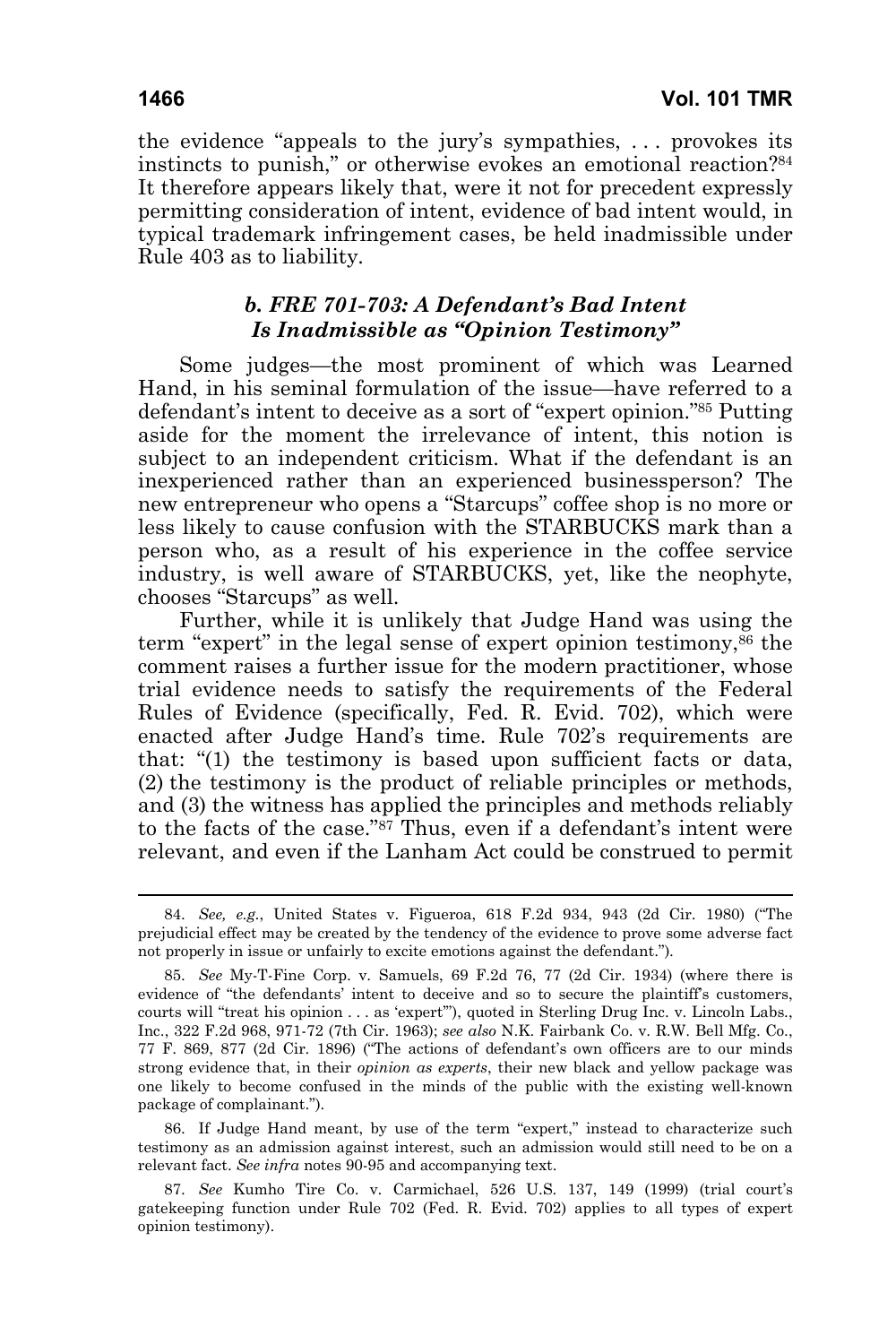the burden to be shifted to a defendant to disprove likelihood of confusion,88 it could not be admitted as "expert testimony" for the purpose of shifting the burden of proof unless the defendant truly qualified as an expert whose predictions of consumer reactions were demonstrably reliable. Further, surely a defendant accused of intentional infringement would not only deny such intent but would also explain why confusion was unlikely. In such a circumstance, his true stated "opinion" is that confusion is unlikely, and the plaintiff's evidence of intent to deceive really amounts to no more than an attempt to discredit that opinion on cross-examination.

In sum, given the practical and legal impediments to labeling a finding of wrongful intent as an "expert opinion," it probably is more accurate to view courts' use of the term "expert" as a rhetorical flourish than as a true categorization of the defendant as a marketing expert in the relevant market.89 Either way, the label cannot justify its admission.

#### *c. Intent as an Admission*

Putting aside the rarity of obtaining such evidence, direct evidence from a defendant of his intent to deceive may not be admissible in relation to likelihood of confusion. The burdenshifting effect and/or greater weight that many courts give to evidence of intent cannot be justified under the principles governing admissions. At the threshold, any admission must be properly analyzed for its evidentiary effect. There are two basic categories of admissible admissions: judicial and evidentiary. "A judicial admission is a formal concession in the pleadings or stipulations by a party or counsel that is binding on the party making them [sic]. Although a judicial admission is not itself evidence, it has the effect of withdrawing a fact from contention."90 An admission of intent to deceive consumers does not serve as a judicial admission on the issue of likelihood of confusion. If it did,

 90. *See* Martinez v. Bally's La., Inc., 244 F.3d 474, 476 (5th Cir. 2001); *see also* Keller v. United States, 58 F.3d 1194, 1198 n.8 (7th Cir. 1995).

 <sup>88.</sup> In this regard, it is noteworthy that Judge Hand's 1934 decision in *My-T-Fine* predates the passage of the Lanham Act by more than a decade.

 <sup>89.</sup> It would also appear unlikely that a defendant's intent to deceive consumers could be considered the opinion of a lay witness (admission of which is subject to the requirements of Fed. R. Evid. 701). The courts that imbue the opinion of the defendant, as an experienced businessperson, with substantial weight do so because his or her opinion is the opinion of one with allegedly (or assumedly) specialized knowledge and/or experience in a particular market. But, as a consequence, the very thing that makes it weighty to such courts disqualifies it from admission as "lay opinion" under Rule 701(c). *See, e.g.*, United States v. Rigas, 490 F.3d 208, 224 (2d Cir. 2007) (an expert whose opinion is based on specialized knowledge or expertise cannot testify as a lay witness under Rule 701 but instead must qualify to testify as an expert and have his or her opinion tested under the requirements of Rule 702).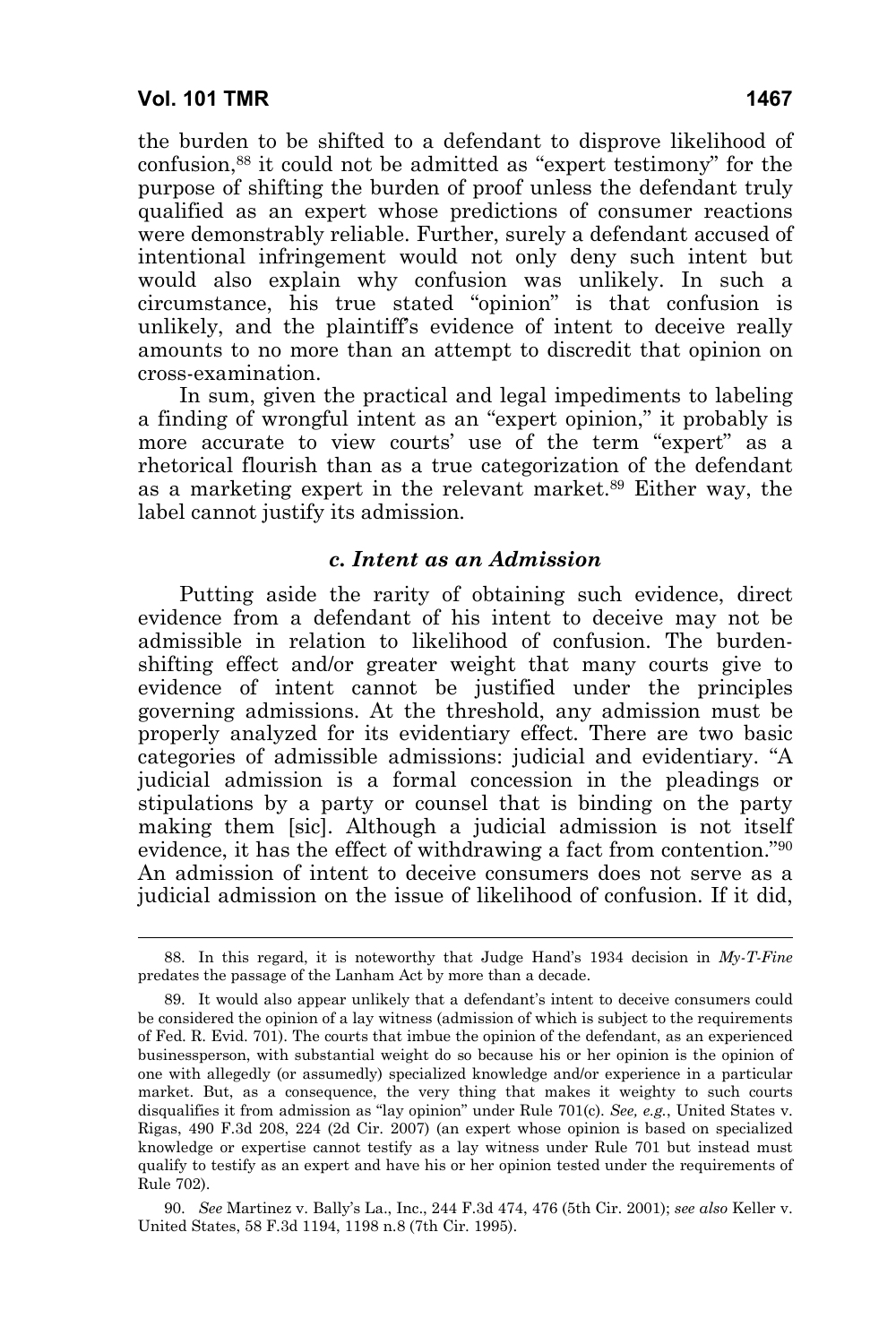each trademark infringement case with an admission of intent would automatically result in judgment for the plaintiff, which no court has actually gone so far as to hold.91 So an admission of intent must serve as an evidentiary admission, which is defined as "merely a statement of assertion or concession made for some independent purpose" that may be "controverted or explained by the party who made it."92 But an admission of wrongful intent must also be relevant, and because trademark infringement is strict liability tort,<sup>93</sup> its status as an admission does not automatically justify its reception into evidence (especially in those jurisdictions where courts have conceded that intent has nothing to do with consumer perception).94 The practical effect of recognizing an out-of-court statement as an admission against interest is merely that such statement is not objectionable on hearsay grounds when offered in third-party testimony or contained in a document.95 An admission by a company president to the company's supplier that he cheated on his wife would be an admission against interest and hence within the hearsay exception of Rule 804(b)(3), but it is irrelevant in a breach of contract case against that supplier and, as such, would be inadmissible. Thus, that a defendant's statement of intent to deceive could be characterized as a sort of admission against interest and might not run afoul of the evidentiary rules regarding hearsay does not *ipso facto* make it relevant to, and therefore admissible on, the issue of consumer perception/likelihood of confusion.

#### **IV. PRACTICAL EFFECTS**

Beyond the legal impediments to the relevance and weight courts ascribe to wrongful intent, it is important to consider the several practical effects of having intent continue in its current

- 92. *See Martinez*, 244 F.3d at 476-77; *accord Keller*, 58 F.3d at 1198 n.8.
- 93. *See supra* note 76 and accompanying text.
- 94. *See supra* note 48 and accompanying text.

 <sup>91.</sup> In addition, judicial admissions are in the nature of a waiver, and therefore are binding only in the lawsuit in which they are made. *See, e.g.*, Higgins v. Mississippi, 217 F.3d 951, 954 (7th Cir. 2000). Thus, alleged admissions of wrongful intent that predate the filing of the lawsuit would seem unlikely to clear this additional hurdle. An admission of intent made after a lawsuit has been filed *could* plausibly be characterized as a judicial admission on the more limited issue of intent to deceive, but that begs the fundamental question of intent's relevance to likelihood of confusion.

 <sup>95.</sup> *See* Fed. R. Evid. 402 ("Evidence which is not relevant is not admissible."); *see also* United States v. Sanchez-Lopez, 879 F.2d 541, 554 (9th Cir. 1989) ("Because the witness' statement was not offered to prove that Antonio Martinez-Ortega was at Brijido's house, it was not hearsay. However, it was only admissible if it was relevant.") (citation omitted); United States v. Detrich, 865 F.2d 17, 21 (2d Cir. 1988) ("Having determined that the statement was not hearsay is not alone sufficient. To be admissible it must also be relevant.") (citation omitted); Prather v. Prather, 650 F.2d 88, 90 (5th Cir. Unit A July 1981) (evidence falling within a hearsay exception must also be relevant to be admissible).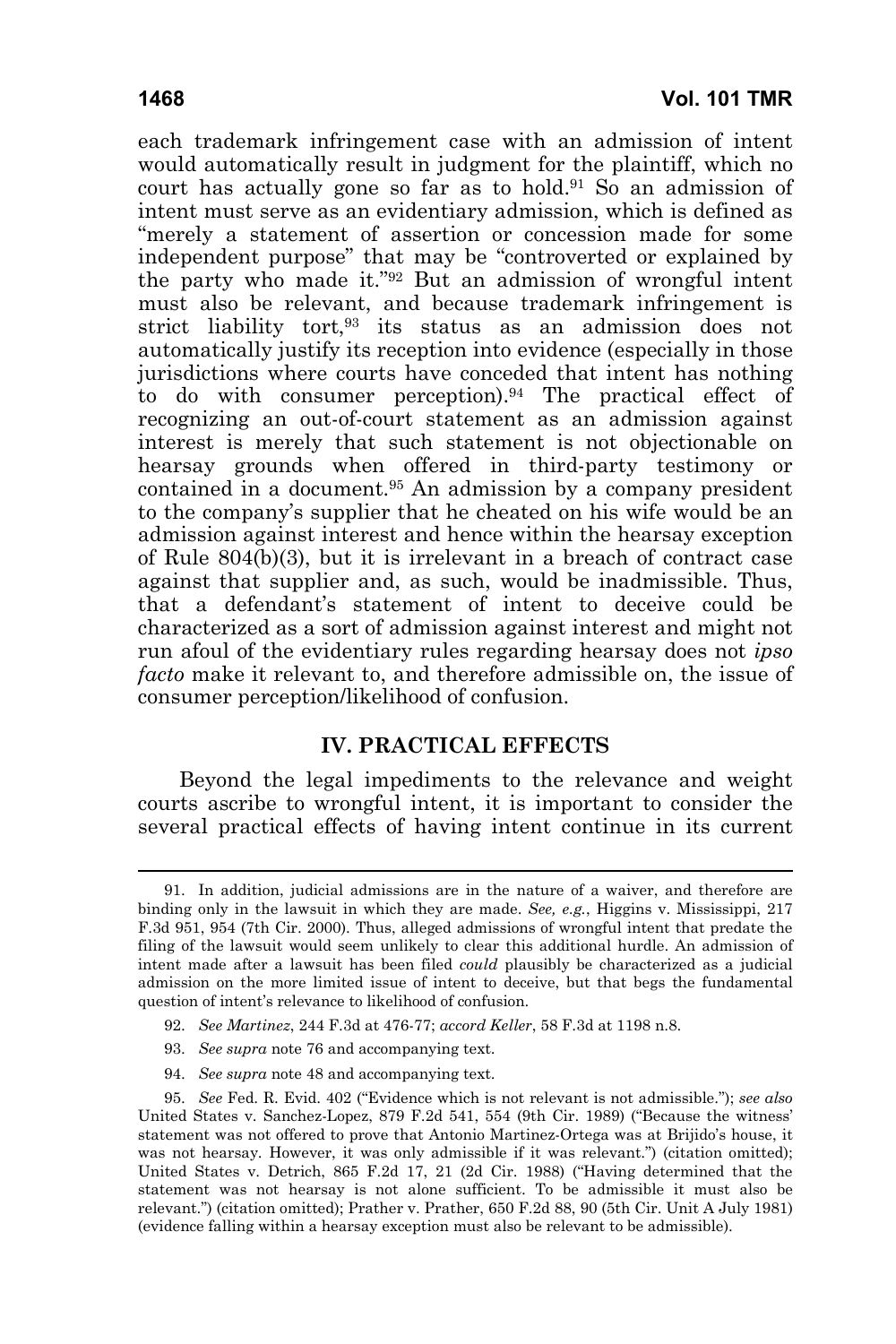role as a relevant and powerful factor as to liability for infringement. First, consideration of the defendant's intent distracts the jury (or judge) from what all agree is the true issue in the liability analysis: the factors likely to influence what consumers perceive and think in the marketplace. As explained earlier, a defendant's intent—by the admission of various courts, commentators, and even the Restatement—has no bearing on what consumers perceive, and therefore no bearing on whether what they perceive is likely to confuse them. But when it appears, intent is the most prejudicial part of the case, a riveting inquiry into business ethics, personal morality, and the unseemly side of human behavior.96

Second, the prejudicial and inherently interesting nature of the evidence means that plaintiffs' lawyers frequently spend substantial time and effort on discovery designed to ferret out facts that can be used to support an assertion of wrongful intent. Because wrongful intent is usually denied, there are not only wasteful document discovery and multiple depositions designed to discredit the denial,<sup>97</sup> but also preemptive attempts by defendants to neutralize the intent issue by disclosing opinions of counsel, which in turn raise sometimes complicated and extensive disputes concerning waiver of privilege issues.98 Further, the courts' general agreement that intent issues are uniquely unsuited for summary judgment99 means that the continued inclusion of intent in

All persons, especially those of the so-called "creative" function, who had any contact with the selection, origination or adoption of the mark or device at issue, and all marketing or product managers so involved should be queried and deposed. Most productive for the proponent's discovery examination are usually such witnesses as had some collateral involvement in the matter such as outside consultants, account executives, artists or designers.

*Id.* at 581. Some might even characterize this advice as advocating tactics that tend toward what is pejoratively known as "scorched earth," "hardball," or "no stone left unturned" discovery. *Cf.* Murphy, *supra* note 23, at 193 (urging practitioners in litigation before the TTAB to focus less on intent because, while an interesting issue to pursue, intent seems as a practical matter to play a smaller role in registration disputes than in court litigation).

 98. *See, e.g.*, Minn. Specialty Crops, Inc. v. Minn. Wild Hockey Club, L.P., 210 F.R.D. 673 (D. Minn. 2002); Dorr-Oliver Inc. v. Fluid-Quip, Inc., 834 F. Supp. 1008 (N.D. Ill. 1993), *rev'd on other grounds*, 94 F.3d 376 (7th Cir. 1996); Coleco Indus., Inc. v. Universal City Studios, Inc., 110 F.R.D. 688 (S.D.N.Y. 1986).

 99. *See, e.g*., Pinnacle Pizza Co. v. Little Caesar Enters., Inc., 598 F.3d 970, 980 (8th Cir. 2010); Facenda v. N.F.L. Films, Inc., 542 F.3d 1007, 1024 (3d Cir. 2008); Topps Co. v. Cadbury Stani S.A.I.C., 526 F.3d 63, 70-71 (2d Cir. 2008); Copelands' Enters., Inc. v. CNV, Inc., 945 F.2d 1563, 1567 (Fed. Cir. 1991); Chanel, Inc. v. Italian Activewear of Fla., Inc.,

 <sup>96.</sup> *See supra* notes 35-38 and accompanying text.

 <sup>97.</sup> Indeed, one commentator, based on his long experience observing the importance of wrongful intent in the outcome of trademark cases, has urged plaintiffs to do all they can to find and use such evidence. *See* Pattishall, *supra* note 4, at 578 ("It is anomalously certain that *a plaintiff should offer all possible proof to support a claim of defendant's wrongful intent*, regardless of whether the issue may be a requisite element of his case.") (emphasis added). Indeed, Pattishall not only urges aggressive use of discovery to try to uncover wrongful intent, he provides specific advice to plaintiffs on how to go about doing so: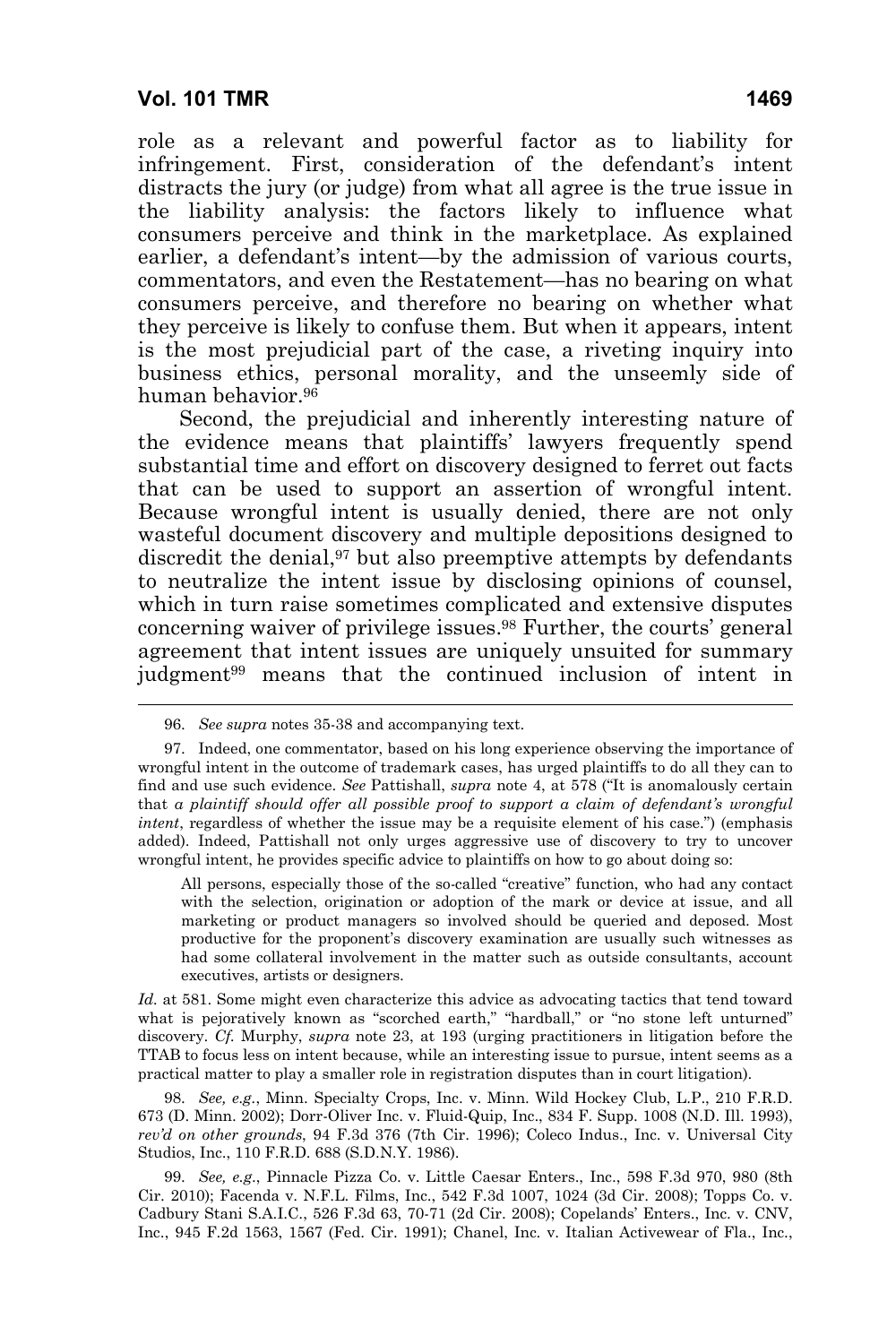Third, it is quite possible that intent's role in trademark cases actually results in *more* trademark cases being filed than would be filed were intent irrelevant to liability. Specifically, intent provides a one-way ratchet that helps trademark plaintiffs *only*. In the vast majority of cases, trademark plaintiffs file suit without knowing if they will stumble onto evidence of wrongful intent in discovery. But their trademark lawyers may advise them that such uncertainty is to their benefit because the absence of wrongful intent does not weigh against a finding of likelihood of confusion.100 The possibility, however slim, that discovery will reveal evidence of wrongful intent that can bolster a finding of likelihood of confusion, coupled with the fact that a failure to prove wrongful intent will not cut against the plaintiff,101 provides an incentive for plaintiffs to file cases that otherwise would not have been filed.

Fourth, although one commentator has suggested that the facts revealing the intent of the defendant increase "predictability,"102 I contend that the inclusion of intent in the liability inquiry, in fact, has the exact *opposite* effect—at least as to the prediction that matters most. Predictability helps potential litigants most when predictions can be made *before* initiating a dispute. But in the vast majority of cases, intent can be discerned only after a lawsuit is filed and, more importantly, after expensive discovery is well under way. Thus, intent usually plays no role in this important pre-dispute predictive process. Rather, intent can help predict the outcome of a dispute only after an action is well under way and sufficient resources have been expended to permit the plaintiff to decide whether a suitable narrative for those facts can be fashioned. Although litigants surely find it useful to reassess the merits of a case and the possibility of settlement after discovery is substantially completed, it would be far more useful to be able to make such an assessment *before* significant time and money is spent in an expensive and disruptive lawsuit. As to these important pre-dispute predictions, having intent play a central role in liability actually hurts, because the parties (particularly the plaintiff) generally do not know what discovery will reveal about intent (by contrast, similarity of marks, goods, channels of trade, and relevant consumers is generally known up front), the plaintiff

 $\overline{a}$ 

<sup>931</sup> F.2d 1472, 1476-77 (11th Cir. 1991); McGraw-Edison Co. v. Walt Disney Prods., 787 F.2d 1163, 1173 (7th Cir. 1986).

 <sup>100.</sup> *See supra* authorities cited in note 58.

 <sup>101.</sup> *See supra* notes 35-38 and accompanying text.

 <sup>102.</sup> *See* Pattishall, *supra* note 4, at 579-80.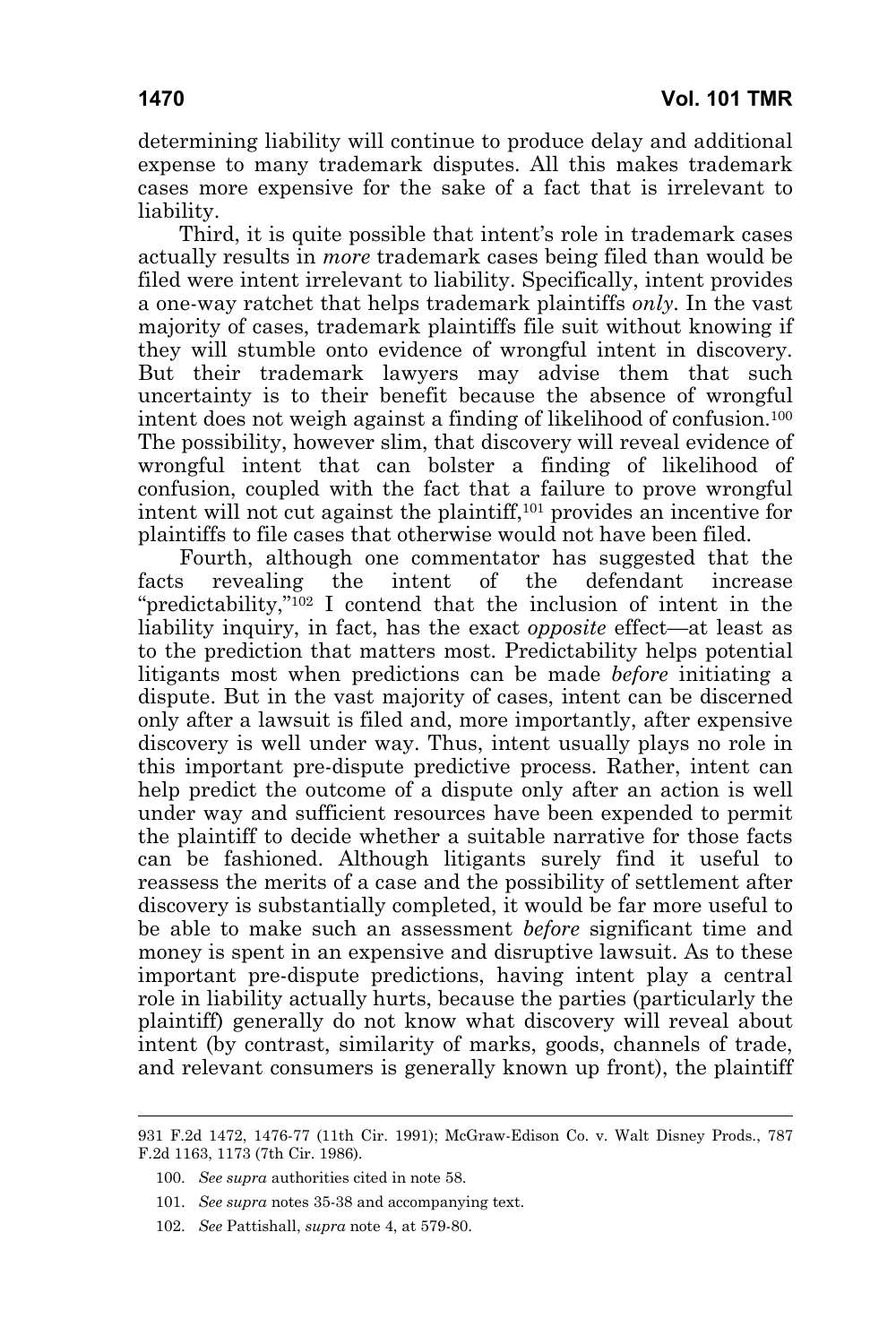might bring an otherwise questionable suit in the hope of finding a "smoking gun" of wrongful intent.

Consider this hypothetical. The senior user uses SILEX as a mark for organic dried fruit. Years later, the junior user adopts SĒL-IX for reusable containers for freezer and microwave use. Although the parties both sell to a few of the same big supermarket chains, SILEX organic dried fruit's main market is high-end stores like Whole Foods and Dean & DeLuca, where SEL-IX containers are not typically sold. Though the parties have coexisted for three years, there are no known instances of actual confusion. Both parties have Internet websites and advertise in print media, and SILEX organic fruit is advertised on television also. If the issue is whether consumers, upon encountering SĒL-IX containers in the marketplace, will likely be confused as to whether there is any connection between them or their producer and SILEX fruit, why should liability depend on whether the defendant's CEO, who was involved in the choice of the mark, regularly snacked on SILEX fruit at the time? (It should not.) And how does having the outcome turn on this evidence of intent help future litigants predict the outcomes of their potential disputes, *before they are initiated*, in otherwise similar circumstances? (It does not.) Will the possibility of finding some useful intent evidence sway an otherwise ambivalent plaintiff to file suit? (It might.) How much time and attorneys' fees will be expended to discover facts related to intent and to brief, argue, and try the issue? (Probably a lot.)

#### **V. CONCLUSION: A PROPOSAL TO LIMIT CONSIDERATION OF INTENT TO EQUITABLE ISSUES**

In this article, I have argued:

(1) Wrongful intent is irrelevant to Lanham Act trademark infringement liability as a legal matter.103 Its place in the modern likelihood of confusion calculus is vestigial, dating back to when there was no such thing as a claim for trademark infringement and any complaint about stealing sales and goodwill through use of confusing marks could be asserted only as an action for deceit, a tort for which wrongful intent was a separate, required element. Trademark infringement as it exists today, however, is a strict liability tort. It is telling, moreover, that many courts and even the Restatement itself acknowledge intent's lack of predictive value on the issue of whether a particular mark is likely to confuse the

 <sup>103.</sup> *See supra* notes 39-76 and accompanying text. Of course, many courts have held that issues of intent are relevant to the issue of whether a descriptive mark has acquired the "secondary meaning" necessary to make it a protectable trademark. *See, e.g.*, Bryant, *supra* note 23, at 487-95 (1989). There are good arguments, however, why intent is irrelevant and equally problematic in the secondary meaning context as well, *see id. passim*, but setting forth those arguments in any detail is beyond the scope of this article.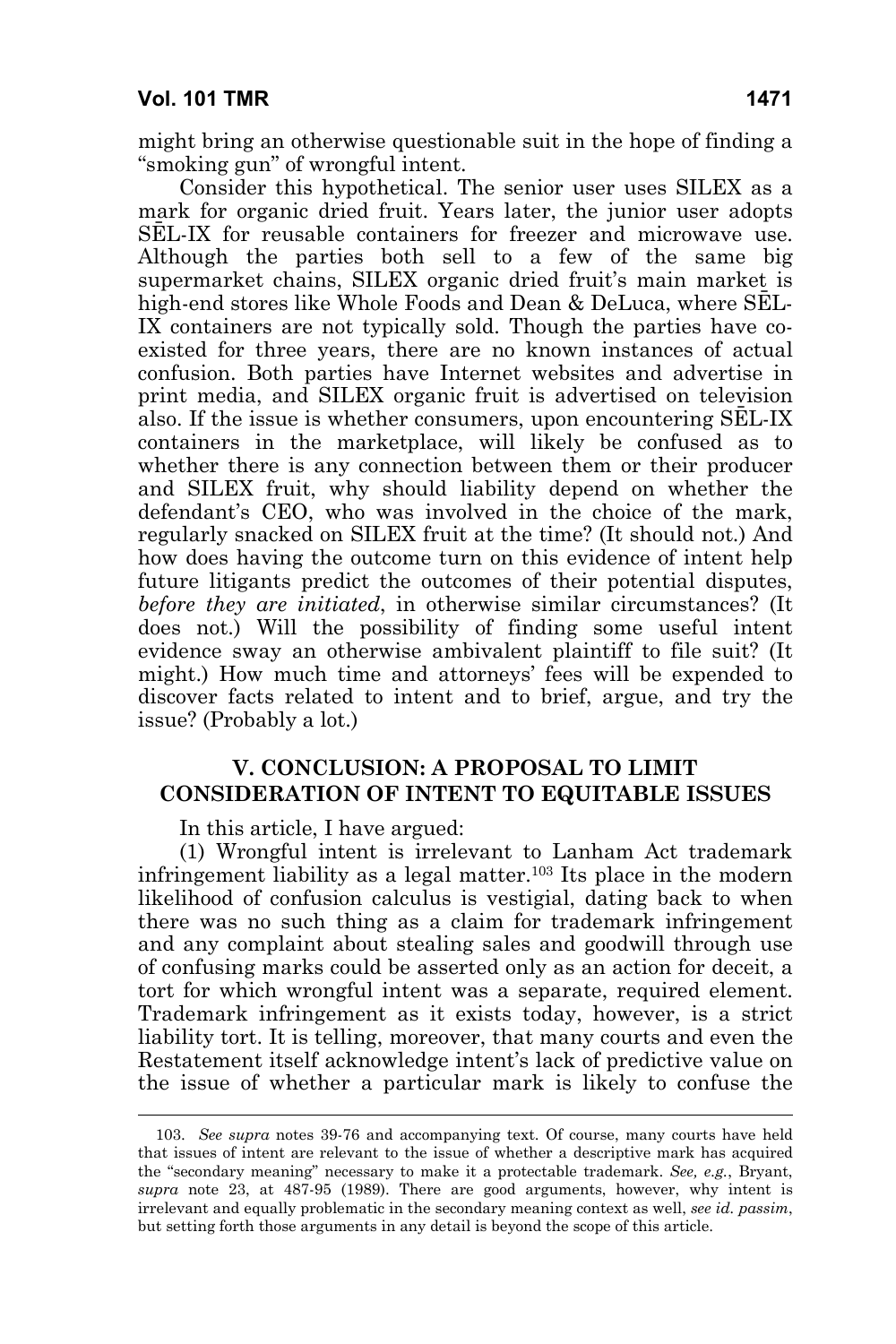public. No other civil cause of action that depends on public reaction assesses an accused's intent to determine the reaction of the public;

(2) Evidence of wrongful intent is inevitably highly influential to fact finders and is unduly prejudicial.<sup>104</sup> It is both anecdotally acknowledged and empirically shown to have undue influence on outcomes of trademark infringement cases. This impedes the truth-seeking process and subverts the main goal of trademark law (the prevention of public confusion), instead rendering cases mere exercises in enforcing one view of commercial morality, albeit one not inherent in the modern concept of trademark infringement, via punitive means;

(3) Having wrongful intent be part of the liability inquiry makes trademark infringement lawsuits longer and more expensive,105 and its current role as part of the liability inquiry encourages the filing of trademark infringement lawsuits that might not otherwise be filed;106 and

(4) Including intent as part of the liability inquiry makes it harder for potential trademark litigants and their counsel to predict the range of possible outcomes of potential suits.107

In light of these circumstances, I propose that intent be excised from the likelihood of confusion calculus. Although issues of a defendant's wrongful intent are certainly relevant to certain "equitable" issues, they can be separated from the liability issues that a jury is permitted to decide. For example, intent remains relevant to whether an injunction is issued and, if issued, to the scope of that injunction.<sup>108</sup> Intent remains relevant to whether the equitable remedy of an accounting and disgorgement of a defendant's profits is available.109 A defendant's intent is relevant

107. *See supra* note 102 and accompanying text.

 <sup>104.</sup> *See supra* notes 77-84 and accompanying text.

 <sup>105.</sup> *See supra* notes 97-99 and accompanying text.

 <sup>106.</sup> *See supra* text accompanying notes 100-101.

 <sup>108.</sup> *See, e.g.*, United States v. Marine Shale Processors, 81 F.3d 1329, 1358 (5th Cir. 1996) (referring to the rule that "a court need not balance the hardship when a defendant's conduct has been willful" as a "traditional principle[] of equity"); Helene Curtis Indus., Inc. v. Church & Dwight Co., 560 F.2d 1325, 1333 (7th Cir. 1977) (court gave minimal consideration to alleged damage to defendant in ordering injunction because of defendant acted with wrongful intent).

 <sup>109.</sup> *See, e.g.*, Western Diversified Servs., Inc. v. Hyundai Motor Am., Inc., 427 F.3d 1269, 1272-73 (10th Cir. 2005); Quick Techs., Inc. v. Sage Grp. PLC, 313 F.3d 338, 349 (5th Cir. 2002); Bambu Sales, Inc. v. Ozak Trading Inc., 58 F.3d 849, 854 (2d Cir. 1995). A few circuits consider wrongful intent a factor in considering whether to award the *legal* remedy of damages as well. *See, e.g.*, Synergistic Int'l, LLC v. Korman, 470 F.3d 162, 175 (4th Cir. 2006); Banjo Buddies, Inc. v. Renosky, 399 F.3d 168, 175 (3d Cir. 2005); Quick Techs., Inc. v. Sage Grp. PLC, 313 F.3d 338, 349 (5th Cir. 2002). Although a detailed assessment of this proposition is beyond the scope of this article, it appears subject to criticism. The Restatement states that "[a]n award of damages is designed to compensate the plaintiff for proven pecuniary loss" and the burden is on the plaintiff to establish the fact and amount of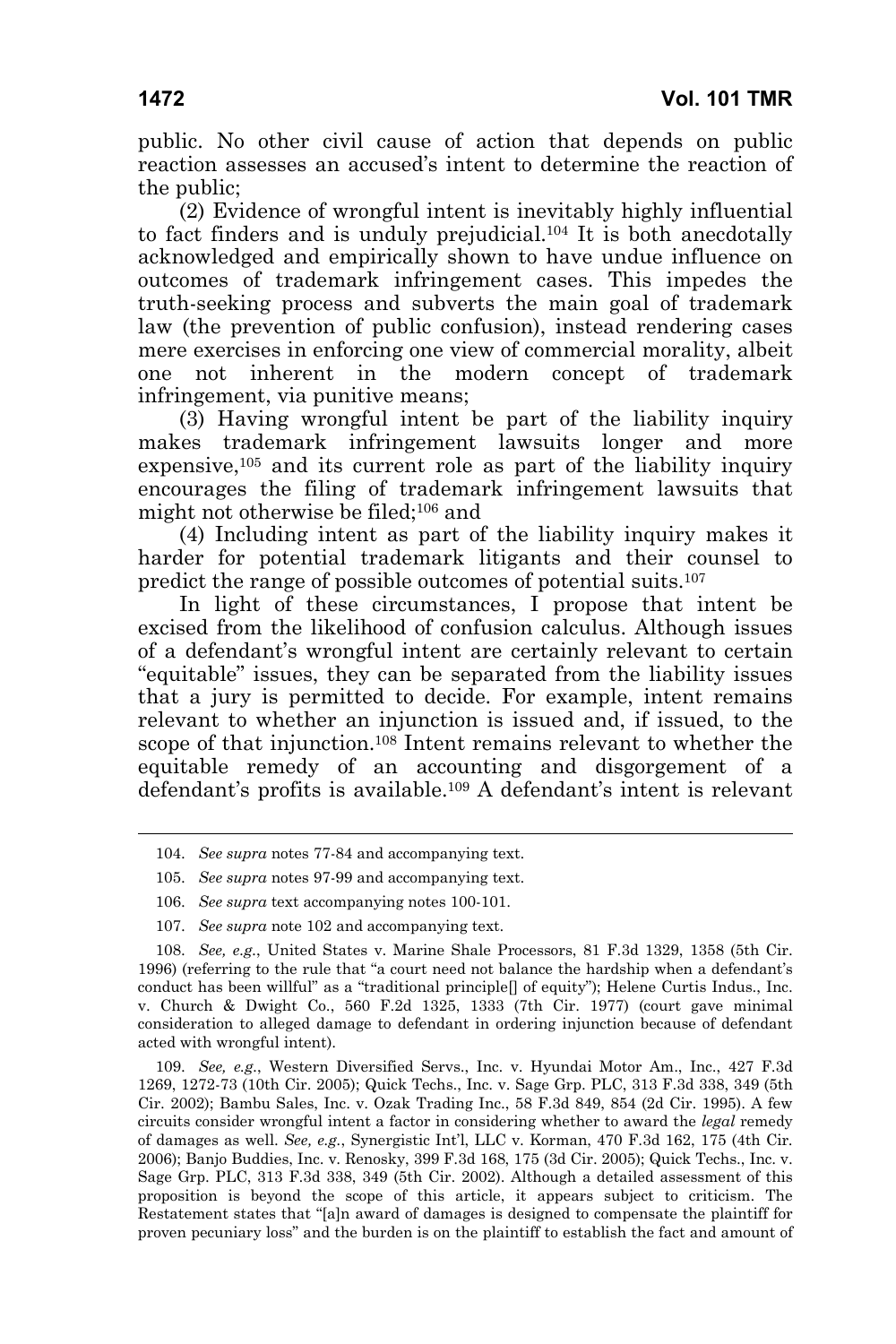-

to whether a defendant may assert an equitable defense such as laches or acquiescence.110 A judge may properly consider intent in deciding whether to enhance the profits or damages awarded in a case, or whether to declare that a case is exceptional and award attorneys' fees.111 But all of these equitable, judge-directed issues come into play either separate from the liability issue (in the case of the defenses of laches and acquiescence) or after liability attaches (equitable remedial issues), and therefore can be addressed by the judge, in his equitable capacity, at the appropriate time.112

Notwithstanding the theoretical soundness of excising intent from the liability determination and the existence of settled procedural mechanisms to carve intent out of the legal aspects of a trademark case, there remains a substantial, and possibly insurmountable, practical hurdle to achieving this goal. Specifically, the notion that intent is part of the confusion calculus is so widely, deeply, and unthinkingly ingrained in the federal circuit courts that any attempt to dislodge it via the courts would be extraordinarily difficult, requiring a confluence of unlikely factors.113 A defendant with deep pockets, risk tolerance, and the

 110. *See, e.g.*, Saxlehner v. Eisner & Mendelson Co*.*, 179 U.S. 19, 38-39, 21 S. Ct. 7, 14- 15 (1900); Bd. of Supervisors for La. State Univ. Agric. and Mech. Coll. v. Smack Apparel Co., 550 F.3d 465, 489-90 (5th Cir. 2008).

 111. *See, e.g.*, Shields v. Zuccarini, 254 F.3d 476, 487 (3d Cir. 2001); Gracie v. Gracie, 217 F.3d 1060, 1068 (9th Cir. 2000).

 112. *See generally* Beacon Theatres, Inc. v. Westover, 359 U.S. 500, 508-11, 79 S. Ct. 948, 955-57 (1959) (equitable issues should generally be decided after a jury has rendered its verdict on legal issues). A court inclined to excise intent from jury consideration through bifurcation may or may not think it appropriate to also bifurcate discovery on intent as well. Courts usually deal with such procedural considerations on a case-by-case basis in the exercise of their discretion as to how to maximize efficiency and fairness. *See, e.g.*, Shum v. Intel Corp., 499 F.3d 1272, 1282 (Fed. Cir. 2007); Hangarter v. Provident Life and Accident Ins. Co., 373 F.3d 998, 1021 (9th Cir. 2004); *see generally* Fed. R. Civ. P. 42(b)*.*

 113. In cases involving claims of both infringement and dilution under federal law, Congress also may have made it even more difficult by enacting the Trademark Dilution Revision Act (TDRA) in the wake of the Supreme Court's decision in *Moseley v. V Secret* 

such loss." Restatement, *supra* note 4, § 36, cmt. c. It also takes the position that the question whether to award damages is "properly influenced" by intent, citing the same assumption underlying its position on the role of intent in determining liability: that a party who intends to deceive is likely to succeed in doing so. *Id.* § 36, cmt. j. But, if anything, this rationale is even *more* attenuated in the context of damages than in the context of liability, for even when there exists a likelihood of confusion, that circumstance says nothing about whether the likely confusion has resulted in "proven pecuniary loss." As to the remedy of an accounting of the defendant's profits, however, that remedy is more properly considered (and historically *was* considered) an *equitable* remedy (*see, e.g.*, Reebok Int'l, Ltd. v. Marnatech Enters., Inc., 970 F.2d 552, 559 (9th Cir. 1992); Ferrari S.p.A. Esercizio Fabriche Automobili e Corse v. Roberts, 944 F.2d 1235, 1248 (6th Cir. 1991) (accounting an equitable remedy to which the right to a jury trial does not attach); *see also* Mark A. Thurmon, *Ending the Seventh Amendment Confusion: A Critical Analysis of the Right to a Jury Trial in Trademark Cases*, 11 Tex. Intell. Prop. L.J. 1, 91-101 (2002)), there is little or no dispute that intent is relevant to the equities inherent in deciding whether to award an accounting profits and, if so, in what amount.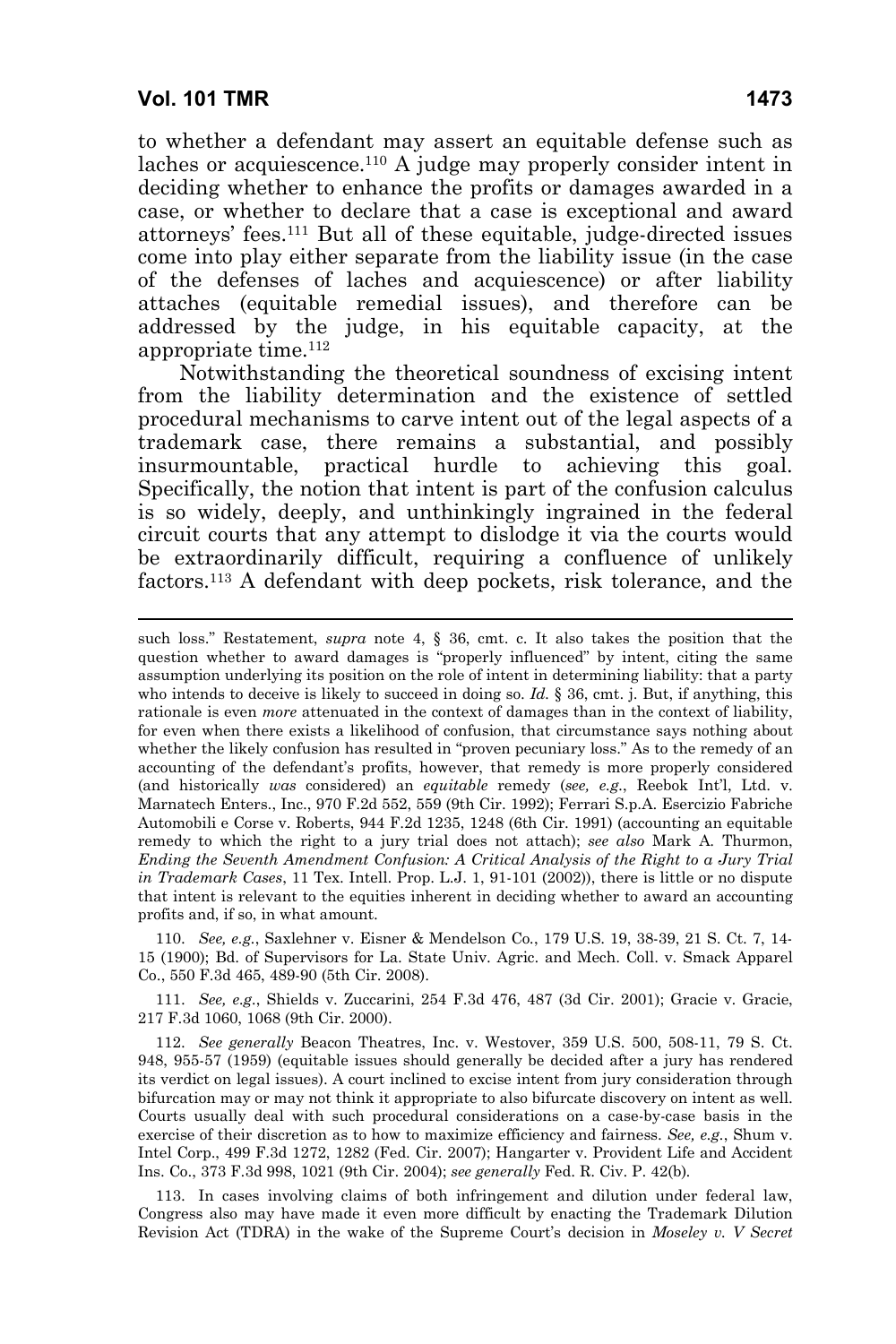A legislative solution is equally unlikely. In order to convince Congress to amend the Lanham Act to overrule decades of settled case law, there would have to be a case in which, but for the finding of wrongful intent, likelihood of confusion would almost certainly not have been found.115 Moreover, such a case would require a sympathetic defendant, which is nearly unimaginable given that such defendant would necessarily have been shown to have sought, however unsuccessfully, an unfair commercial advantage.

Aside from the initial uncertainty that goes along with any substantial change in the law, removing intent from the liability portion of trademark infringement matters would be likely to have certain foreseeable effects. Trial of the liability phase of the case would be a less appealing prospect to a plaintiff's lawyers, who generally relish the more human aspects of litigating intent, perhaps due in part to its outsized ability to sway the fact finder.116 The plaintiff's counsel could take at least some comfort that, if his

-

*Catalogue, Inc*., 537 U.S. 418, 123 S. Ct. 1115 (2003). Before *Moseley*, the federal dilution statute did not mention intent as a factor relevant to dilution. *Moseley* held that the original act made only actual dilution, not likelihood of dilution, actionable. Congress responded by amending the act to make clear that likelihood of dilution was indeed actionable. But in so doing, it also explicitly (and inexplicably) added defendant's intent as a factor relevant to the determination of dilution. *See* 15 U.S.C. § 1125(c)(2)(B)(v). So in a case in which a both a dilution and an infringement claim are tried, it is now probably impossible to avoid dealing with evidence of intent during the liability portion of the trial. An assessment of whether intent should play any role in dilution is beyond the scope of this article. That intent is now statutorily enshrined by Congress in the dilution analysis, however, would seem to make it even less likely that Congress will explicitly exclude intent from any future amendments to clarify or alter the infringement standards embodied in 15 U.S.C.  $\S$  1114(1) & 1125(a).

 <sup>114.</sup> *See, e.g.*, United States v. Rodriguez*,* 311 F.3d 435, 438-39 (1st Cir. 2002); Zervos v. Verizon N.Y., Inc., 252 F.3d 163, 171-72 (2d Cir. 2001); *In re* Continental Airlines, 134 F.3d 536, 542 (3d Cir. 1998); MLC Auto., LLC v. Town of Southern Pines, 532 F.3d 269, 278 (4th Cir. 2008); United States v. Treft, 447 F.3d 421, 425 (5th Cir. 2006), Sam & Ali, Inc. v. Ohio Dep't of Liquor Control, 158 F.3d 397, 405 (6th Cir. 1998); United States v. Mosby, 101 F.3d 1278, 1279 n.3 (8th Cir. 1996); Miranda B. v. Kitzhaber, 328 F. 3d 1181, 1185 (9th Cir. 2003); United States v. Meyers, 200 F.3d 715, 720-21 (10th Cir. 2000); United States v. Steele, 147 F.3d 1316, 1317-18 (11th Cir. 1998); *cf.* 7th Cir. Rule 40(e) ("A proposed opinion approved by a panel of this court adopting a position which would overrule a prior decision of this court . . . shall not be published unless it is first circulated among the active members of this court and a majority of them do not vote to rehear en banc the issue of whether the position should be adopted.").

 <sup>115.</sup> *See also* note 113.

 <sup>116.</sup> *See supra* note 33 and accompanying text.